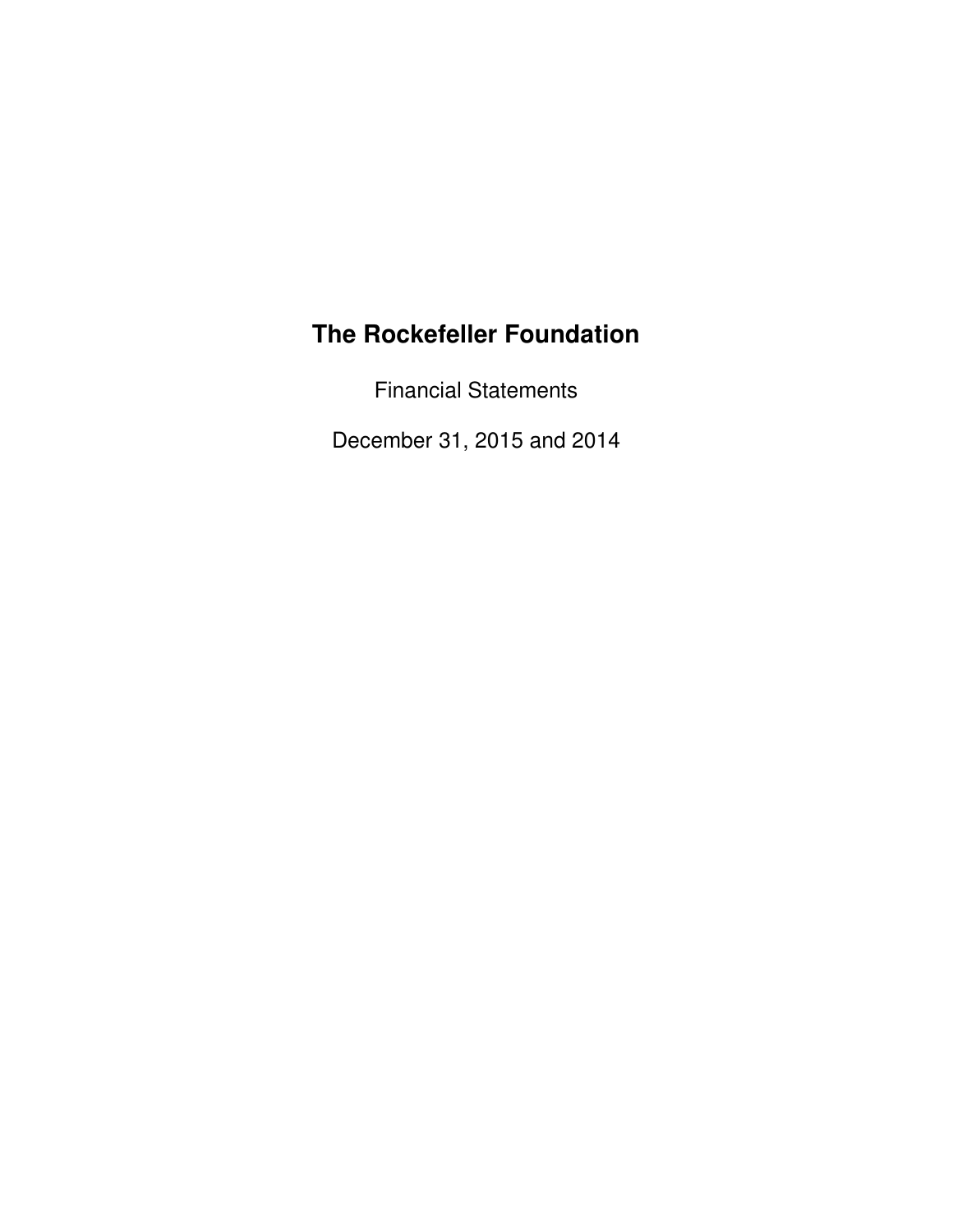

#### **Independent Auditors' Report**

#### **Board of Trustees The Rockefeller Foundation**

We have audited the accompanying financial statements of The Rockefeller Foundation (the "Foundation"), which comprise the statements of financial position as of December 31, 2015 and 2014, and the related statements of activities and cash flows for the years then ended, and the related notes to the financial statements.

#### **Management's Responsibility for the Financial Statements**

Management is responsible for the preparation and fair presentation of these financial statements in accordance with accounting principles generally accepted in the United States of America; this includes the design, implementation, and maintenance of internal control relevant to the preparation and fair presentation of financial statements that are free from material misstatement, whether due to fraud or error.

#### **Auditors' Responsibility**

Our responsibility is to express an opinion on these financial statements based on our audits. We conducted our audits in accordance with auditing standards generally accepted in the United States of America. Those standards require that we plan and perform the audit to obtain reasonable assurance about whether the financial statements are free from material misstatement.

An audit involves performing procedures to obtain audit evidence about the amounts and disclosures in the financial statements. The procedures selected depend on the auditor's judgment, including the assessment of the risks of material misstatement of the financial statements, whether due to fraud or error. In making those risk assessments, the auditor considers internal control relevant to the entity's preparation and fair presentation of the financial statements in order to design audit procedures that are appropriate in the circumstances, but not for the purpose of expressing an opinion on the effectiveness of the entity's internal control. Accordingly, we express no such opinion. An audit also includes evaluating the appropriateness of accounting policies used and the reasonableness of significant accounting estimates made by management, as well as evaluating the overall presentation of the financial statements.

We believe that the audit evidence we have obtained is sufficient and appropriate to provide a basis for our audit opinion.

#### **Opinion**

In our opinion, the financial statements referred to above present fairly, in all material respects, the financial position of The Rockefeller Foundation, as of December 31, 2015 and 2014, and the changes in its net assets and its cash flows for the years then ended in accordance with accounting principles generally accepted in the United States of America.

PKF O'Connor Davies, LLP

June 15, 2016

PKF O'CONNOR DAVIES, LLP 665 Fifth Avenue, New York, NY 10022 I Tel: 212.867.8000 or 212.286.2600 I Fax: 212.286.4080 I www.pkfod.com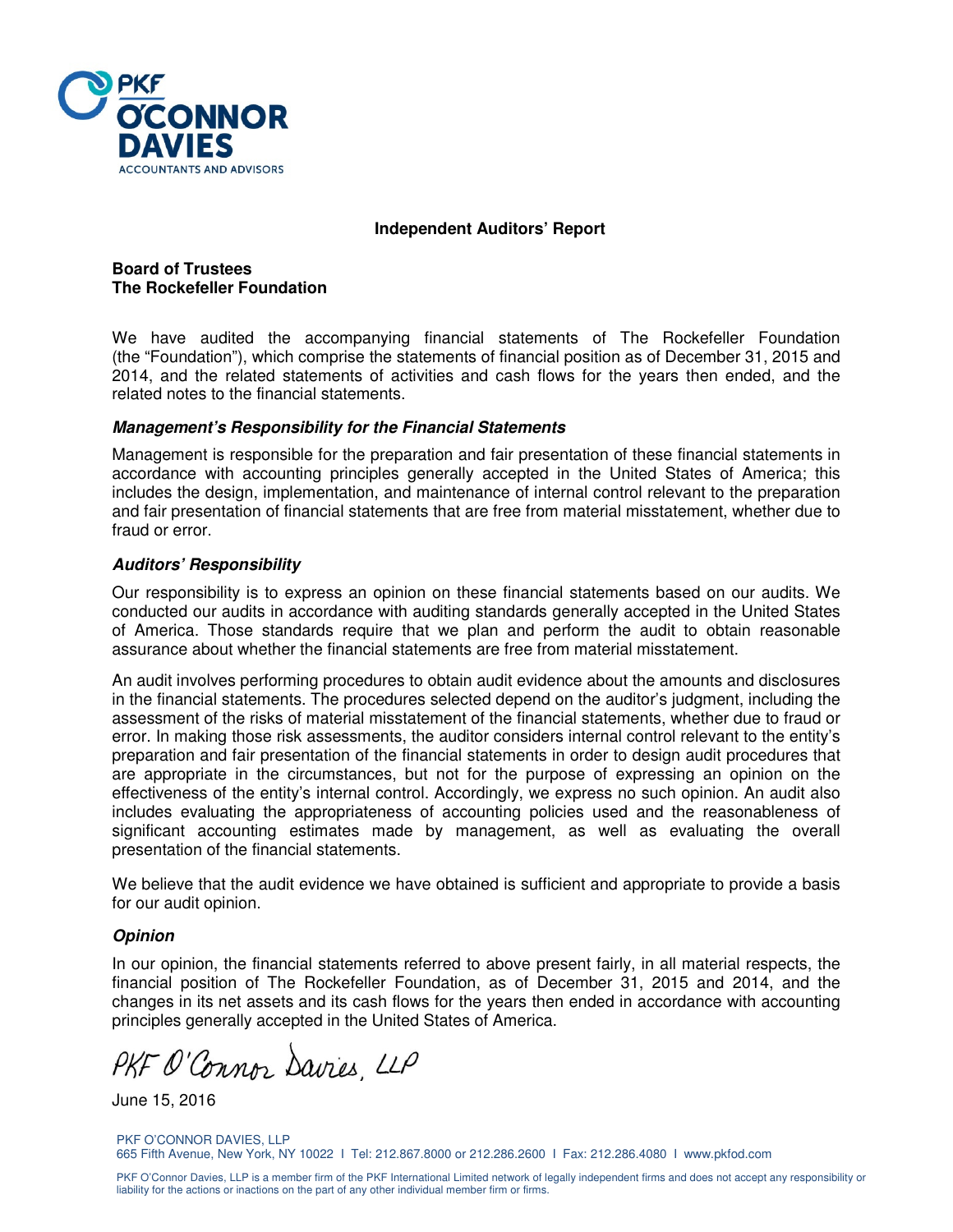# Statements of Financial Position (Amounts in thousands)

|                                                         | December 31 |           |    |           |  |
|---------------------------------------------------------|-------------|-----------|----|-----------|--|
|                                                         |             | 2015      |    | 2014      |  |
| <b>ASSETS</b>                                           |             |           |    |           |  |
| Cash and cash equivalents                               | \$          | 5,943     | \$ | 8,834     |  |
| Redemptions, dividends, interest, and other receivables |             | 684       |    | 587       |  |
| Prepaid Federal excise and unrelated                    |             |           |    |           |  |
| business income taxes                                   |             | 2,456     |    | 1,227     |  |
| Investments                                             |             | 4,097,748 |    | 4,168,333 |  |
| Program related investments                             |             | 21,564    |    | 19,602    |  |
| Property, furniture, fixtures and equipment, net        |             | 20,060    |    | 20,548    |  |
| Prepaid pension cost                                    |             | 12,652    |    | 18,475    |  |
| Other assets                                            |             | 62        |    | 93        |  |
| <b>Total Assets</b>                                     | \$          | 4,161,169 | \$ | 4,237,699 |  |
| <b>LIABILITIES AND NET ASSETS</b><br>Liabilities        |             |           |    |           |  |
| Accounts payable and accrued expenses                   | \$          | 8,851     | \$ | 8,772     |  |
| Line of credit payable                                  |             | 45,000    |    |           |  |
| Grants payable                                          |             | 69,569    |    | 39,132    |  |
| Term loan payable                                       |             | 13,555    |    | 15,286    |  |
| Interest rate swap liability                            |             | 266       |    | 247       |  |
| Deferred federal excise tax                             |             | 12,070    |    | 14,157    |  |
| Postretirement benefit obligation                       |             | 21,900    |    | 20,852    |  |
| <b>Total Liabilities</b>                                |             | 171,211   |    | 98,446    |  |
| Unrestricted net assets                                 |             | 3,989,958 |    | 4,139,253 |  |
| <b>Total Liabilities and Net Assets</b>                 | \$          | 4,161,169 | \$ | 4,237,699 |  |

See notes to financial statements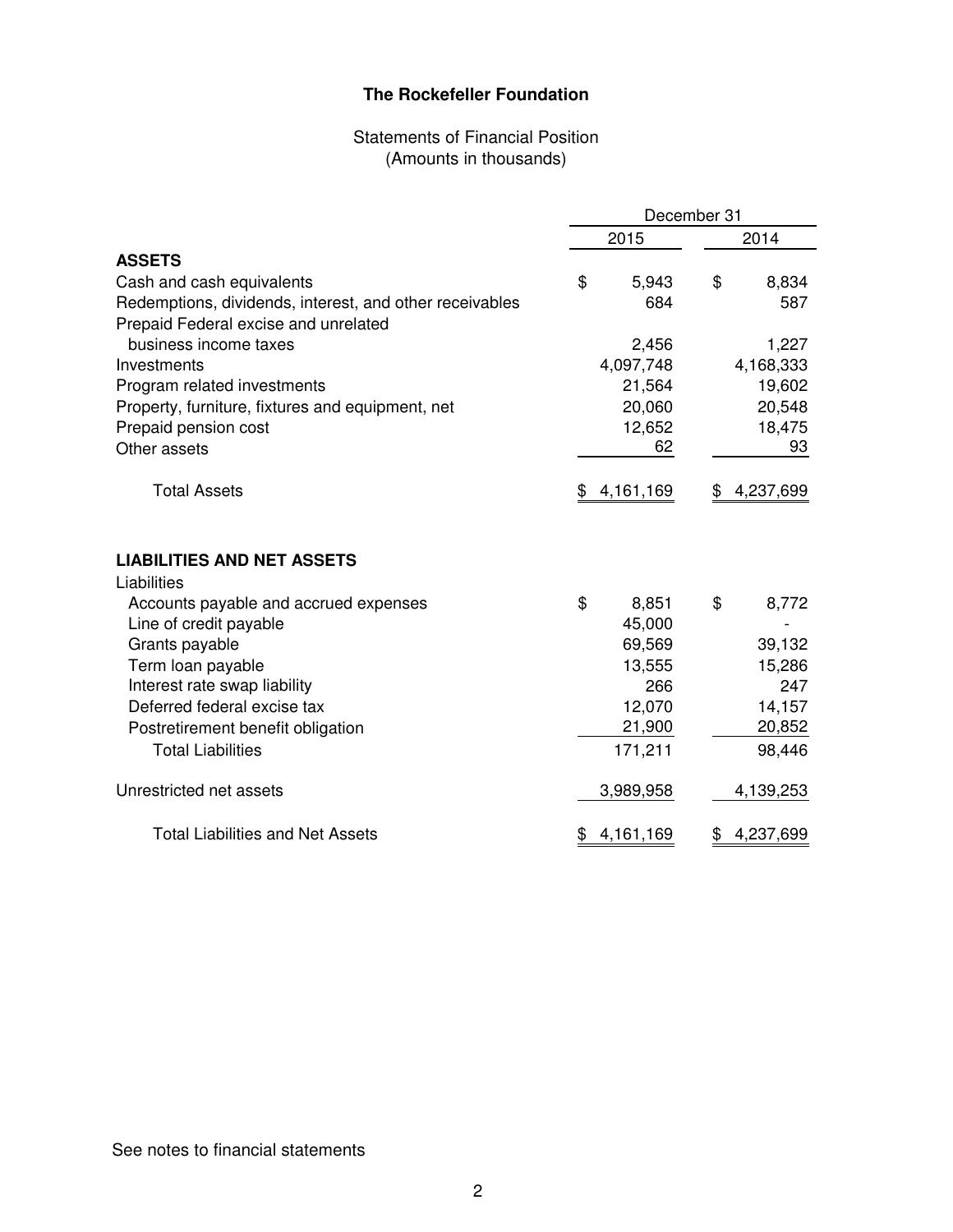# Statements of Activities (Amounts in thousands)

|                                                | Year Ended    |               |  |  |
|------------------------------------------------|---------------|---------------|--|--|
|                                                |               | December 31   |  |  |
|                                                | 2015          | 2014          |  |  |
| <b>REALIZED INVESTMENT INCOME</b>              |               |               |  |  |
| Net realized gain on investments               | \$<br>145,858 | \$<br>361,139 |  |  |
| Dividend and interest income                   | 30,175        | 39,697        |  |  |
| Other investment income                        | 145           | 6             |  |  |
|                                                | 176,178       | 400,842       |  |  |
| Less investment expense                        | 14,075        | 14,028        |  |  |
| Net Realized Investment Income                 | 162,103       | 386,814       |  |  |
| <b>EXPENSES</b>                                |               |               |  |  |
| Grants and direct charitable activities        | 195,999       | 114,883       |  |  |
| Program costs                                  | 23,207        | 22,216        |  |  |
| Operations                                     | 19,822        | 18,026        |  |  |
| Provision for Federal excise and unrelated     |               |               |  |  |
| business income taxes                          | 2,227         | 8,165         |  |  |
| <b>Total Expenses</b>                          | 241,255       | 163,290       |  |  |
| Net Realized Investment Income (Deficiency)    |               |               |  |  |
| <b>Excess Over Expenses</b>                    | (79, 152)     | 223,524       |  |  |
| Change in fair value of interest rate swap     | (19)          | (208)         |  |  |
| Unrealized depreciation on investments, net    |               |               |  |  |
| of benefit for deferred Federal excise tax     |               |               |  |  |
| of \$2,087 in 2015 and \$1,191 in 2014         | (61, 177)     | (58,528)      |  |  |
| Change in Net Assets Before Pension and        |               |               |  |  |
| <b>Postretirement Benefit Adjustments</b>      | (140, 348)    | 164,788       |  |  |
| Pension and postretirement benefit adjustments | (8,947)       | (12, 559)     |  |  |
| Change in Net Assets                           | (149, 295)    | 152,229       |  |  |
| <b>NET ASSETS</b>                              |               |               |  |  |
| Beginning of year                              | 4,139,253     | 3,987,024     |  |  |
| End of year                                    | \$3,989,958   | \$4,139,253   |  |  |

See notes to financial statements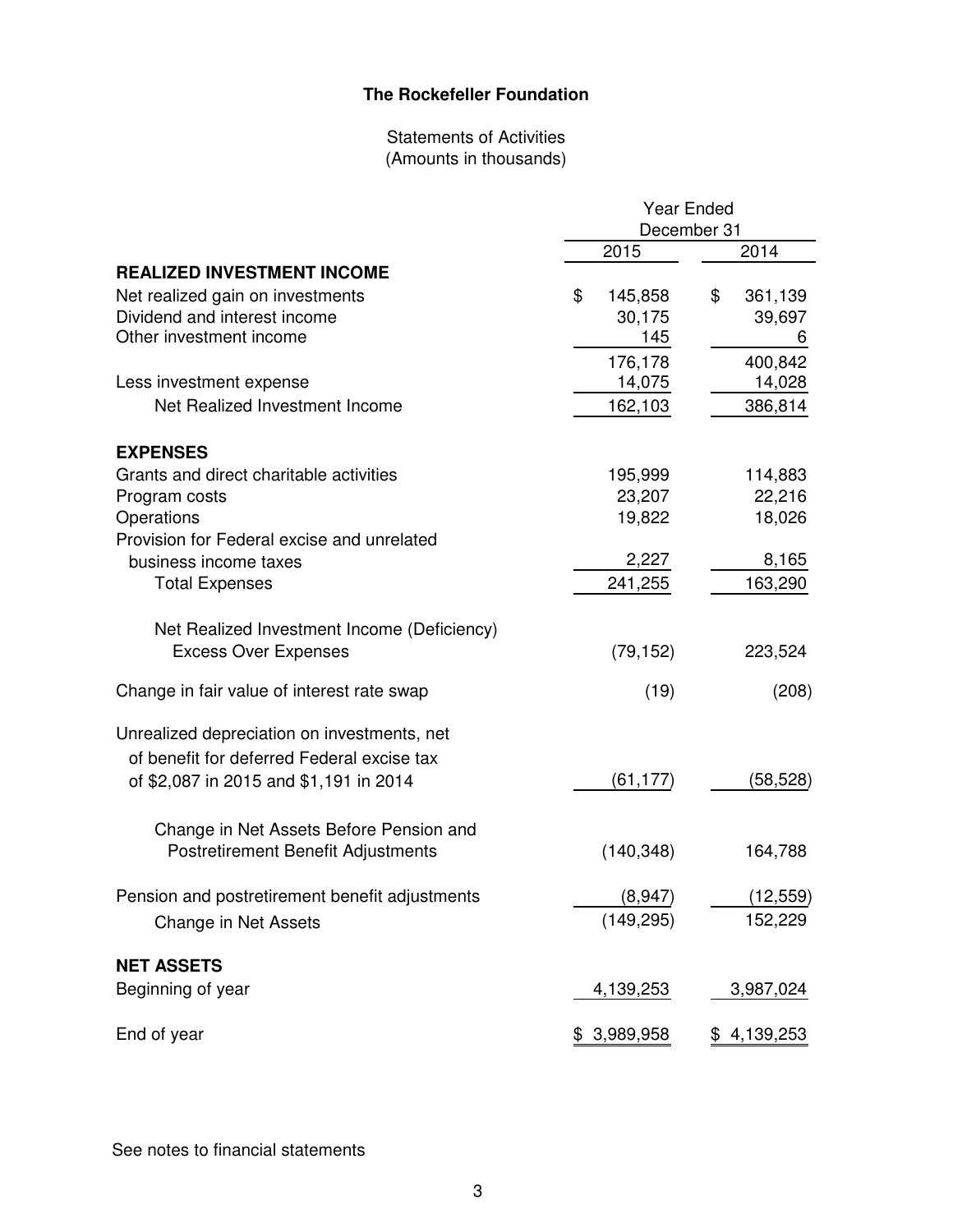# Statements of Cash Flows (Amounts in thousands)

| December 31                                                              |            |  |
|--------------------------------------------------------------------------|------------|--|
|                                                                          | 2014       |  |
| 2015<br><b>CASH FLOWS FROM OPERATING ACTIVITIES</b>                      |            |  |
|                                                                          |            |  |
| (149, 295)<br>Change in net assets<br>\$<br>\$                           | 152,229    |  |
| Adjustments to reconcile change in net assets to                         |            |  |
| net cash from operating activities                                       |            |  |
| Pension and postretirement benefit adjustments<br>8,947                  | 12,559     |  |
| Depreciation and amortization<br>2,494                                   | 2,067      |  |
| Deferred Federal excise taxes<br>(2,087)                                 | (1, 191)   |  |
| 63,264<br>Net unrealized depreciation on investments                     | 59,719     |  |
| Net realized gain on investments<br>(145, 858)                           | (361, 139) |  |
| Change in fair value of interest rate swap<br>19                         | 208        |  |
| Changes in operating assets and liabilities                              |            |  |
| Redemptions, dividends, interest, and other receivables<br>(97)          | (104)      |  |
| Prepaid Federal excise and unrelated                                     |            |  |
| business income taxes<br>(1,229)                                         | (225)      |  |
| Prepaid pension cost<br>(3, 124)                                         | (3,821)    |  |
| Postretirement benefit obligation<br>1,048                               | 1,858      |  |
| Other assets<br>31                                                       | 280        |  |
| 79<br>Accounts payable and accrued expenses                              | (671)      |  |
| Grants approved, net<br>192,195                                          | 111,057    |  |
| (161, 758)<br>Grants paid                                                | (145, 525) |  |
| (195, 371)<br>Net Cash from Operating Activities                         | (172, 699) |  |
| <b>CASH FLOWS FROM INVESTING ACTIVITIES</b>                              |            |  |
| Proceeds from sale of investments<br>2,018,621<br>3,086,047              |            |  |
| Purchase of investments<br>(1,867,404)<br>(2,913,454)                    |            |  |
| Purchase of furniture, fixtures and equipment<br>(2,006)                 | (2,981)    |  |
| Net Cash from Investing Activities<br>149,211                            | 169,612    |  |
|                                                                          |            |  |
| <b>CASH FLOWS FROM FINANCING ACTIVITIES</b>                              |            |  |
| Repayment of term loan payable<br>(1,731)                                | (1,731)    |  |
| 45,000<br>Proceeds from line of credit                                   |            |  |
| Net Cash from Financing Activities<br>43,269                             | (1,731)    |  |
| Net Change in Cash and Cash Equivalents,                                 |            |  |
| Excluding Amounts Held in Investment Portfolio<br>(2,891)                | (4, 818)   |  |
| <b>CASH AND CASH EQUIVALENTS</b>                                         |            |  |
| Beginning of year<br>8,834                                               | 13,652     |  |
|                                                                          |            |  |
| End of year<br>$\frac{1}{2}$<br>5,943<br>\$                              | 8,834      |  |
| SUPPLEMENTAL CASH FLOW INFORMATION                                       |            |  |
| \$<br>\$<br>Cash paid for term loan interest<br>518                      | 585        |  |
| Cash paid for line of credit interest                                    |            |  |
| Federal excise and Federal unrelated business income taxes paid<br>3,400 | 8,300      |  |

See notes to financial statements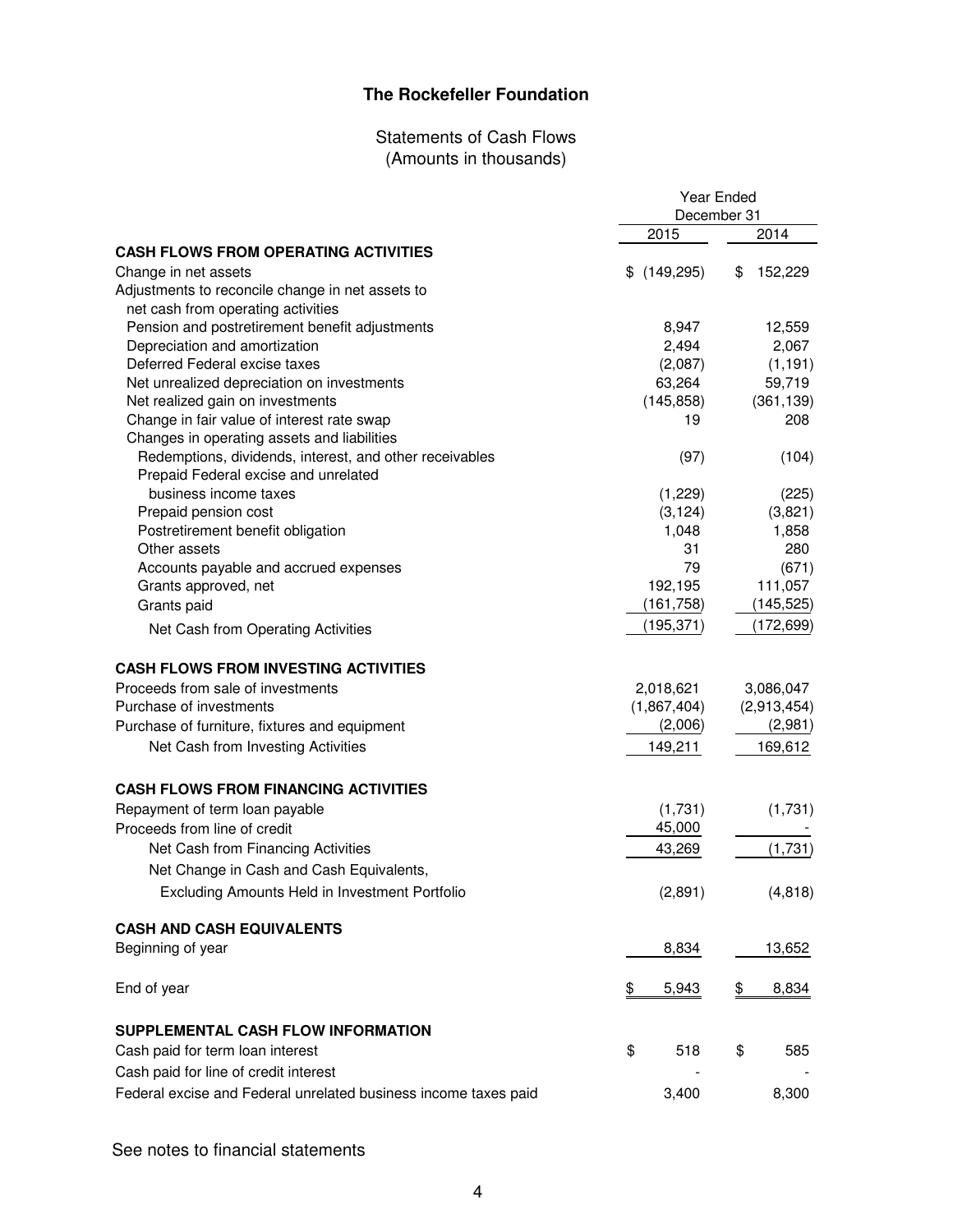Notes to Financial Statements December 31, 2015 and 2014 (Amounts in thousands)

#### **1. Organization**

The Rockefeller Foundation (the "Foundation") was established in 1913 by John D. Rockefeller, Sr., to "promote the well-being" of humanity by addressing the root causes of serious problems. The Foundation works around the world to expand opportunities for poor or vulnerable people and to help ensure that globalization's benefits are more widely shared. With assets of more than \$4.1 billion, it is one of the few institutions to conduct such work both within the United States and internationally. In managing the endowment, financial objectives are achieved through a diversified investment portfolio and disciplined spending policies.

The Foundation qualifies as a tax-exempt organization under Section 501(c)(3) of the Internal Revenue Code ("Code") and is a private foundation as defined in Section 509(a) of the Code.

 The Foundation recognizes the effect of tax positions when they are more likely than not to be sustained. Management has determined that the Foundation had no uncertain tax positions that would require financial statement recognition or disclosure. The Foundation is no longer subject to examinations by the applicable taxing jurisdictions for years prior to 2012.

## **2. Summary of Significant Accounting Policies**

## **Basis of Presentation**

The accompanying financial statements have been prepared in accordance with accounting principles generally accepted in the United States of America ("U.S. GAAP"). As a not-for-profit organization, the Foundation is required to report the amounts for, and changes in, each of three classes of net assets, permanently restricted, temporarily restricted, and unrestricted, based on the existence or absence of donor-imposed restrictions. The Foundation only has unrestricted net assets.

#### **Use of Estimates**

 The preparation of financial statements in accordance with U.S. GAAP requires management to make estimates and assumptions that affect the reported amounts of assets and liabilities and disclosure of contingent assets and liabilities at the date of the financial statements and the reported amounts of revenues and expenses during the reporting period. Accordingly actual results could differ from those estimates. Significant estimates made by management in the preparation of the financial statements include fair value of alternative investments, pension and other post-retirement benefits and depreciation. Management believes that the estimates utilized in preparing these financial statements are reasonable and appropriate.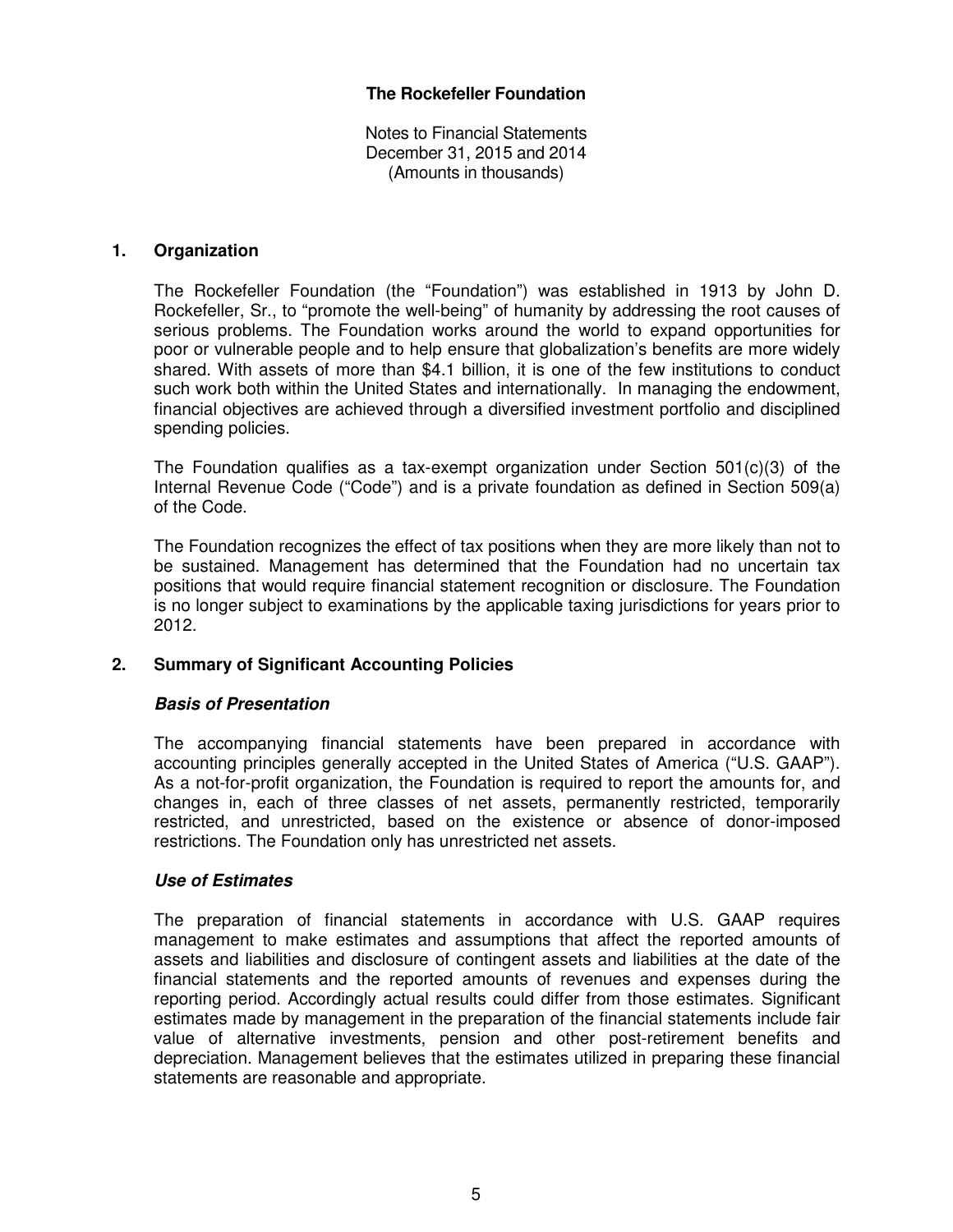Notes to Financial Statements December 31, 2015 and 2014 (Amounts in thousands)

## **2. Summary of Significant Accounting Policies (continued)**

## **Cash and Cash Equivalents**

Cash and cash equivalents consists of cash and highly liquid debt instruments with maturities of 90 days or less at the time of purchase. Cash and cash equivalents held by the Foundation's investment managers, awaiting investment in various investment classes, are included within investments.

## **Investments**

The Foundation's investments consist of publicly traded fixed income and equity securities; alternative investments and similar interests; and cash held for reinvestment. Alternative investments and similar interests include hedge funds, real asset and private equity fund investments. Alternative investments and similar interests are reported at net asset value provided by the management of the respective fund as of December 31 and are reviewed by the Foundation's management for reasonableness. Management utilizes audited financial statements when available for alternative investments as part of its ongoing due diligence and annual financial statement valuation process. All other investments are stated at fair value as of December 31 based upon active markets.

Interest income and related expenses are accounted for on the accrual basis. Dividend income and related expenses are recognized on the ex-dividend date, net of withholding taxes, where applicable. Realized gains and losses on investments in securities are calculated based on the specific identification method, based on the trade date.

Transactions in other currencies are translated into U.S. dollars at the exchange rates in effect at the date of the transactions. Monetary assets and liabilities denominated in non-U.S. currency are reported at the exchange rates in effect at the end of the year. Any gain or loss arising from a change in exchange rates as of the date of the transaction is included in the change in realized gain on investments in the statements of activities. For the years ended December 31, 2015 and 2014, the realized and change in unrealized (loss), resulting from foreign exchange was approximately \$(30.2) million and \$(25.8) million, respectively.

## **Derivatives**

The Foundation records derivatives at fair value. The fair value of futures and forward contracts is reflected in investments and the fair value of the interest rate swap is shown as a liability in the statement of financial position. Derivatives contain varying degrees of risk whereby changes in fair value of the securities underlying the financial instruments or the cost of satisfying the Foundation's obligations may exceed the amount recognized in the statement of financial position. Changes in the fair value of derivatives, excluding the interest rate swap, are included in the statement of activities as part of the unrealized appreciation/(depreciation) on investments. Changes in the fair value of the interest rate swap are shown separately in the statement of activities.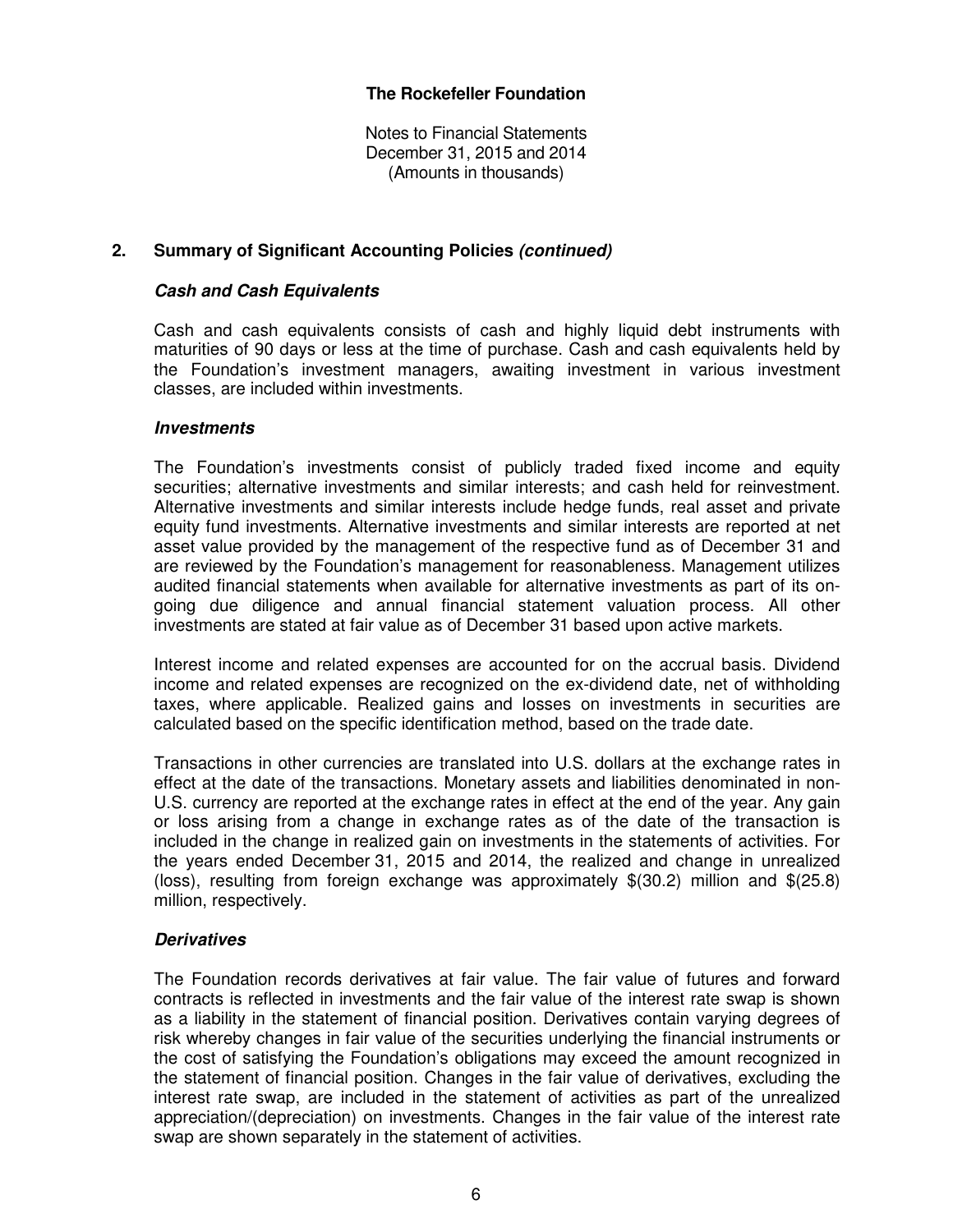Notes to Financial Statements December 31, 2015 and 2014 (Amounts in thousands)

## **2. Summary of Significant Accounting Policies (continued)**

## **Fair Value Measurements**

The Foundation follows U.S. GAAP guidance on Fair Value Measurements which defines fair value and establishes a fair value hierarchy organized into three levels based upon the input assumptions used in pricing assets and liabilities. Level 1 inputs have the highest reliability and are related to assets with unadjusted quoted prices in active markets. Level 2 inputs relate to assets and liabilities with other than quoted prices in active markets which may include quoted prices for similar assets or liabilities or other inputs which can be corroborated by observable market data. Level 3 inputs are unobservable inputs and are used to the extent that observable inputs do not exist.

During 2015, the Foundation adopted new U.S. GAAP guidance which removed the requirements to categorize within the fair value hierarchy alternative investments where fair value is measured using the Net Asset Value ("NAV") per share as a practical expedient. Adoption of this guidance was applied retrospectively and had no effect on the carrying value of such investments.

## **Investments Valuation**

Investments are carried at fair value. Fair value estimates are made at a specific point in time, based on available market information and judgments about the financial asset, including estimates of timing, amount of expected future cash flows, and the credit standing of the issuer. In some cases, the fair value estimates cannot be substantiated by comparison to independent markets. In addition, the disclosed fair value may not be realized in the immediate settlement of the financial asset and does not reflect any premium or discount that could result from offering for sale at one time, an entire holding of a particular financial asset. Potential taxes and other expenses that would be incurred in an actual sale or settlement are not reflected in amounts disclosed.

#### **Program Related Investments**

Program Related Investments ("PRI") are philanthropically driven, nonmarketable investments and loans to businesses that further the Foundation's mission. The Foundation's PRI portfolio is monitored periodically to determine the appropriateness of the net realizable value, which is reflected on the statement of financial position. PRI are stated at estimated fair value.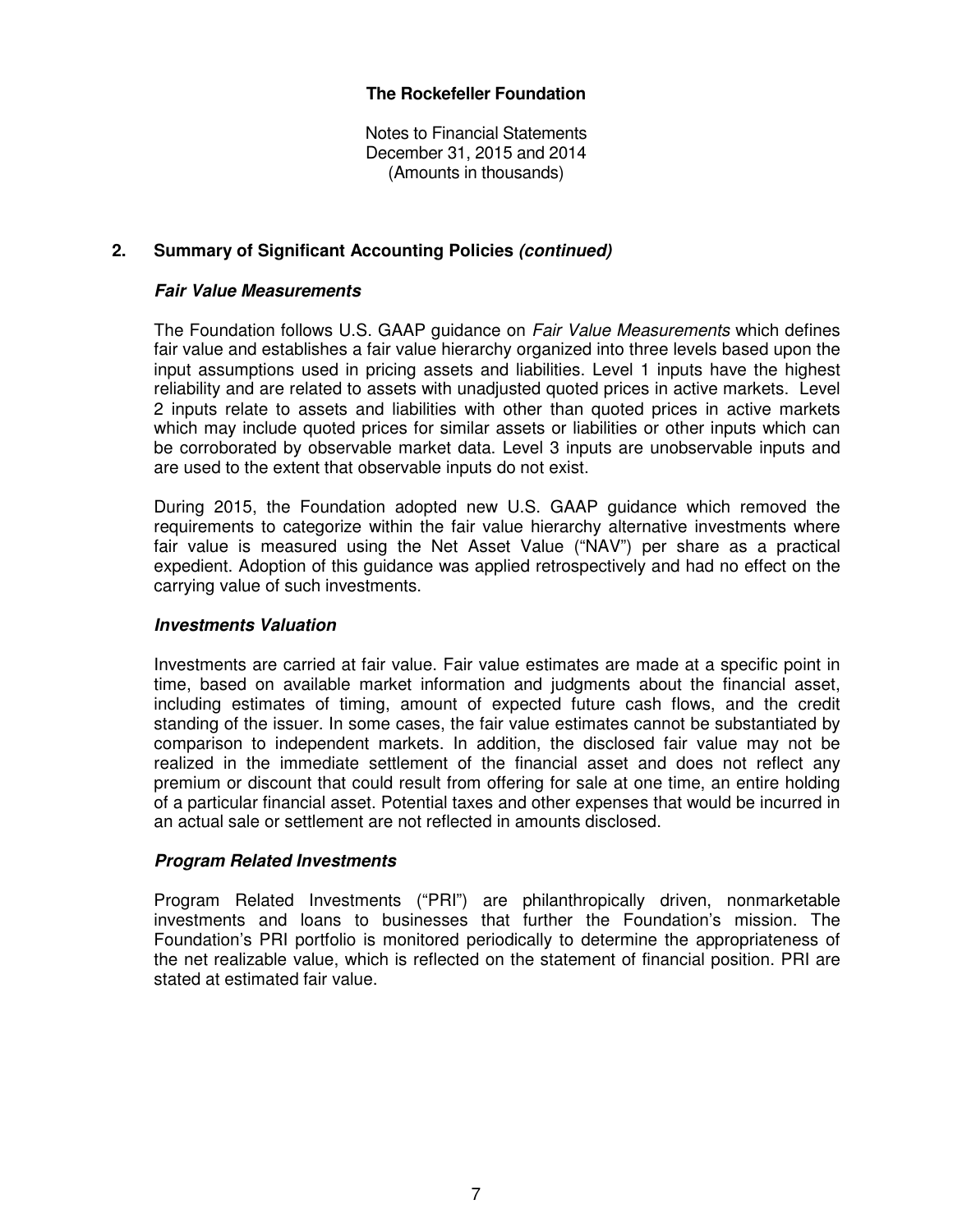Notes to Financial Statements December 31, 2015 and 2014 (Amounts in thousands)

## **2. Summary of Significant Accounting Policies (continued)**

## **Property, Furniture, Fixtures and Equipment, Net**

Property, furniture, fixtures and equipment are stated at cost at the date of acquisition. Depreciation is provided using the straight-line method over the estimated useful lives of the respective assets. The estimated useful lives by asset class range from 3 to 30 years.

#### **Federal Excise and Unrelated Business Income Taxes**

The Foundation is subject to a Federal excise tax of 2% on its net investment income. This tax is reduced to 1% if certain distribution requirements are met. In addition, the Foundation provides for deferred Federal excise tax at 2% on the net unrealized appreciation in the fair value of investments.

Additionally, the Foundation's investment in certain alternative investments give rise to unrelated business income tax ("UBIT") liabilities taxed at general corporate rates.

#### **Subsequent Events**

In connection with the preparation of the financial statements, the Foundation evaluated subsequent events from December 31, 2015 through June 15, 2016, which was the date the financial statements were available for issuance, and besides the event noted below, concluded that no additional disclosures were required.

 In April 2016, a potential negative outcome of a regulatory investigation of one of the Foundation's hedge fund managers became known and although the fund the Foundation is invested in with this manager is not directly part of the investigation, the Foundation is monitoring the circumstances for any impact on the portfolio. As of December 31, 2015 the Foundation's investment in the fund had a fair value of approximately \$97 million (or 2% of the total endowment) and in the first quarter of 2016 the Foundation redeemed \$20 million from the fund.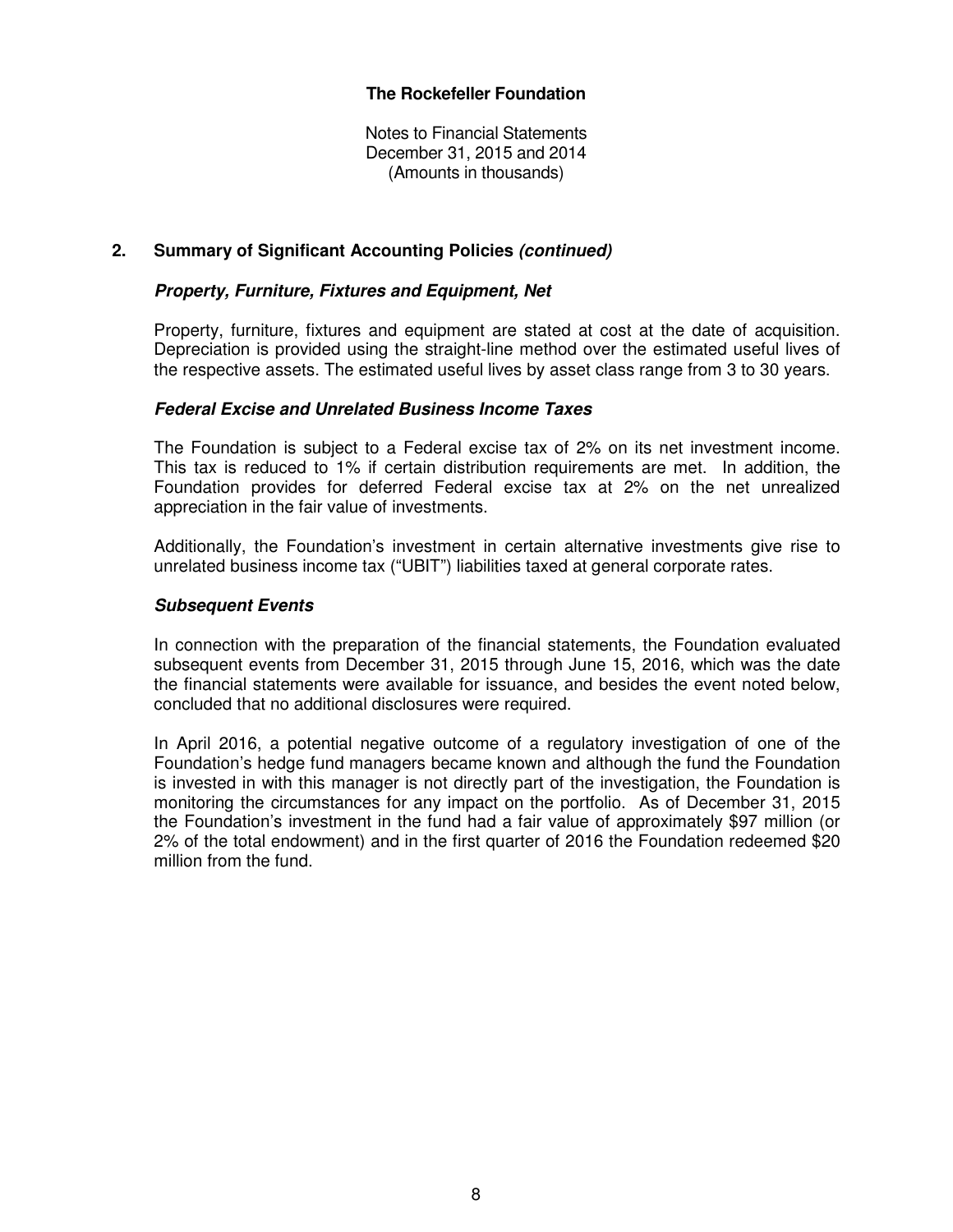Notes to Financial Statements December 31, 2015 and 2014 (Amounts in thousands)

## **3. Investments**

The Foundation's investment portfolio at December 31, at fair value, consists of the following:

| \$<br>\$<br>Cash and cash equivalents<br>109,571<br>175,947<br>Equity Long/Short Hedge Funds<br>Domestic equities<br>4,706<br>4,895<br>409,502<br>442,005<br>International equities<br>Event Driven/Multi-Strategy Hedge Funds<br>Domestic equities<br>88,257<br>92,478<br>141,050<br>133,459<br>International equities<br>Domestic fixed income<br>144,052<br>136,478<br>Global macro hedge funds<br>194,616<br>119,658<br>Marketable other hedge funds<br>International equities<br>37,064<br>22,364<br>Non-Marketable other hedge funds<br>Domestic equities<br>8,810<br>6,127<br>International equities<br>14,102<br>10,869<br>Developed Equity<br>Cash and cash equivalents<br>11,149<br>9,164<br>Domestic equities<br>517,226<br>576,010<br>International equities<br>270,195<br>217,948<br>International foreign currency<br>79<br>(254)<br><b>Emerging Markets</b><br>4,044<br>Cash and cash equivalents<br>4,139<br>Domestic equities<br>78,413<br>63,491<br>International equities<br>324,600<br>313,804<br>International foreign currency<br>1<br>Marketable Distressed hedge funds<br>Domestic equities<br>30,123<br>30,780<br>Non-Marketable Distressed hedge funds<br>51,246<br>Domestic equities<br>51,226<br>International equities<br>140<br>2,809<br>Portable Alpha<br>Cash and cash equivalents<br>1,306<br>961<br>International equities<br>99,873<br>88,162<br>Domestic fixed income<br>24,970<br>24,461<br><b>Private Equity</b><br>Cash and cash equivalents<br>345<br>609,454<br>Domestic equities<br>670,695<br>International equities<br>506,719<br>413,090<br><b>Real Estate</b><br>Domestic equities<br>71,530<br>168,840<br>95,111<br>International equities<br>140,852<br>Resources<br>Domestic equities<br>132,471<br>90,587<br>International equities<br>57,579<br>61,496<br>International foreign currency<br>(2)<br>Pending securities transactions - net<br>123,519<br>31,719<br>Total<br>\$4,097,748<br>\$4,168,333 | 2015 | 2014 |
|---------------------------------------------------------------------------------------------------------------------------------------------------------------------------------------------------------------------------------------------------------------------------------------------------------------------------------------------------------------------------------------------------------------------------------------------------------------------------------------------------------------------------------------------------------------------------------------------------------------------------------------------------------------------------------------------------------------------------------------------------------------------------------------------------------------------------------------------------------------------------------------------------------------------------------------------------------------------------------------------------------------------------------------------------------------------------------------------------------------------------------------------------------------------------------------------------------------------------------------------------------------------------------------------------------------------------------------------------------------------------------------------------------------------------------------------------------------------------------------------------------------------------------------------------------------------------------------------------------------------------------------------------------------------------------------------------------------------------------------------------------------------------------------------------------------------------------------------------------------------------------------------------------------------------------------------------------|------|------|
|                                                                                                                                                                                                                                                                                                                                                                                                                                                                                                                                                                                                                                                                                                                                                                                                                                                                                                                                                                                                                                                                                                                                                                                                                                                                                                                                                                                                                                                                                                                                                                                                                                                                                                                                                                                                                                                                                                                                                         |      |      |
|                                                                                                                                                                                                                                                                                                                                                                                                                                                                                                                                                                                                                                                                                                                                                                                                                                                                                                                                                                                                                                                                                                                                                                                                                                                                                                                                                                                                                                                                                                                                                                                                                                                                                                                                                                                                                                                                                                                                                         |      |      |
|                                                                                                                                                                                                                                                                                                                                                                                                                                                                                                                                                                                                                                                                                                                                                                                                                                                                                                                                                                                                                                                                                                                                                                                                                                                                                                                                                                                                                                                                                                                                                                                                                                                                                                                                                                                                                                                                                                                                                         |      |      |
|                                                                                                                                                                                                                                                                                                                                                                                                                                                                                                                                                                                                                                                                                                                                                                                                                                                                                                                                                                                                                                                                                                                                                                                                                                                                                                                                                                                                                                                                                                                                                                                                                                                                                                                                                                                                                                                                                                                                                         |      |      |
|                                                                                                                                                                                                                                                                                                                                                                                                                                                                                                                                                                                                                                                                                                                                                                                                                                                                                                                                                                                                                                                                                                                                                                                                                                                                                                                                                                                                                                                                                                                                                                                                                                                                                                                                                                                                                                                                                                                                                         |      |      |
|                                                                                                                                                                                                                                                                                                                                                                                                                                                                                                                                                                                                                                                                                                                                                                                                                                                                                                                                                                                                                                                                                                                                                                                                                                                                                                                                                                                                                                                                                                                                                                                                                                                                                                                                                                                                                                                                                                                                                         |      |      |
|                                                                                                                                                                                                                                                                                                                                                                                                                                                                                                                                                                                                                                                                                                                                                                                                                                                                                                                                                                                                                                                                                                                                                                                                                                                                                                                                                                                                                                                                                                                                                                                                                                                                                                                                                                                                                                                                                                                                                         |      |      |
|                                                                                                                                                                                                                                                                                                                                                                                                                                                                                                                                                                                                                                                                                                                                                                                                                                                                                                                                                                                                                                                                                                                                                                                                                                                                                                                                                                                                                                                                                                                                                                                                                                                                                                                                                                                                                                                                                                                                                         |      |      |
|                                                                                                                                                                                                                                                                                                                                                                                                                                                                                                                                                                                                                                                                                                                                                                                                                                                                                                                                                                                                                                                                                                                                                                                                                                                                                                                                                                                                                                                                                                                                                                                                                                                                                                                                                                                                                                                                                                                                                         |      |      |
|                                                                                                                                                                                                                                                                                                                                                                                                                                                                                                                                                                                                                                                                                                                                                                                                                                                                                                                                                                                                                                                                                                                                                                                                                                                                                                                                                                                                                                                                                                                                                                                                                                                                                                                                                                                                                                                                                                                                                         |      |      |
|                                                                                                                                                                                                                                                                                                                                                                                                                                                                                                                                                                                                                                                                                                                                                                                                                                                                                                                                                                                                                                                                                                                                                                                                                                                                                                                                                                                                                                                                                                                                                                                                                                                                                                                                                                                                                                                                                                                                                         |      |      |
|                                                                                                                                                                                                                                                                                                                                                                                                                                                                                                                                                                                                                                                                                                                                                                                                                                                                                                                                                                                                                                                                                                                                                                                                                                                                                                                                                                                                                                                                                                                                                                                                                                                                                                                                                                                                                                                                                                                                                         |      |      |
|                                                                                                                                                                                                                                                                                                                                                                                                                                                                                                                                                                                                                                                                                                                                                                                                                                                                                                                                                                                                                                                                                                                                                                                                                                                                                                                                                                                                                                                                                                                                                                                                                                                                                                                                                                                                                                                                                                                                                         |      |      |
|                                                                                                                                                                                                                                                                                                                                                                                                                                                                                                                                                                                                                                                                                                                                                                                                                                                                                                                                                                                                                                                                                                                                                                                                                                                                                                                                                                                                                                                                                                                                                                                                                                                                                                                                                                                                                                                                                                                                                         |      |      |
|                                                                                                                                                                                                                                                                                                                                                                                                                                                                                                                                                                                                                                                                                                                                                                                                                                                                                                                                                                                                                                                                                                                                                                                                                                                                                                                                                                                                                                                                                                                                                                                                                                                                                                                                                                                                                                                                                                                                                         |      |      |
|                                                                                                                                                                                                                                                                                                                                                                                                                                                                                                                                                                                                                                                                                                                                                                                                                                                                                                                                                                                                                                                                                                                                                                                                                                                                                                                                                                                                                                                                                                                                                                                                                                                                                                                                                                                                                                                                                                                                                         |      |      |
|                                                                                                                                                                                                                                                                                                                                                                                                                                                                                                                                                                                                                                                                                                                                                                                                                                                                                                                                                                                                                                                                                                                                                                                                                                                                                                                                                                                                                                                                                                                                                                                                                                                                                                                                                                                                                                                                                                                                                         |      |      |
|                                                                                                                                                                                                                                                                                                                                                                                                                                                                                                                                                                                                                                                                                                                                                                                                                                                                                                                                                                                                                                                                                                                                                                                                                                                                                                                                                                                                                                                                                                                                                                                                                                                                                                                                                                                                                                                                                                                                                         |      |      |
|                                                                                                                                                                                                                                                                                                                                                                                                                                                                                                                                                                                                                                                                                                                                                                                                                                                                                                                                                                                                                                                                                                                                                                                                                                                                                                                                                                                                                                                                                                                                                                                                                                                                                                                                                                                                                                                                                                                                                         |      |      |
|                                                                                                                                                                                                                                                                                                                                                                                                                                                                                                                                                                                                                                                                                                                                                                                                                                                                                                                                                                                                                                                                                                                                                                                                                                                                                                                                                                                                                                                                                                                                                                                                                                                                                                                                                                                                                                                                                                                                                         |      |      |
|                                                                                                                                                                                                                                                                                                                                                                                                                                                                                                                                                                                                                                                                                                                                                                                                                                                                                                                                                                                                                                                                                                                                                                                                                                                                                                                                                                                                                                                                                                                                                                                                                                                                                                                                                                                                                                                                                                                                                         |      |      |
|                                                                                                                                                                                                                                                                                                                                                                                                                                                                                                                                                                                                                                                                                                                                                                                                                                                                                                                                                                                                                                                                                                                                                                                                                                                                                                                                                                                                                                                                                                                                                                                                                                                                                                                                                                                                                                                                                                                                                         |      |      |
|                                                                                                                                                                                                                                                                                                                                                                                                                                                                                                                                                                                                                                                                                                                                                                                                                                                                                                                                                                                                                                                                                                                                                                                                                                                                                                                                                                                                                                                                                                                                                                                                                                                                                                                                                                                                                                                                                                                                                         |      |      |
|                                                                                                                                                                                                                                                                                                                                                                                                                                                                                                                                                                                                                                                                                                                                                                                                                                                                                                                                                                                                                                                                                                                                                                                                                                                                                                                                                                                                                                                                                                                                                                                                                                                                                                                                                                                                                                                                                                                                                         |      |      |
|                                                                                                                                                                                                                                                                                                                                                                                                                                                                                                                                                                                                                                                                                                                                                                                                                                                                                                                                                                                                                                                                                                                                                                                                                                                                                                                                                                                                                                                                                                                                                                                                                                                                                                                                                                                                                                                                                                                                                         |      |      |
|                                                                                                                                                                                                                                                                                                                                                                                                                                                                                                                                                                                                                                                                                                                                                                                                                                                                                                                                                                                                                                                                                                                                                                                                                                                                                                                                                                                                                                                                                                                                                                                                                                                                                                                                                                                                                                                                                                                                                         |      |      |
|                                                                                                                                                                                                                                                                                                                                                                                                                                                                                                                                                                                                                                                                                                                                                                                                                                                                                                                                                                                                                                                                                                                                                                                                                                                                                                                                                                                                                                                                                                                                                                                                                                                                                                                                                                                                                                                                                                                                                         |      |      |
|                                                                                                                                                                                                                                                                                                                                                                                                                                                                                                                                                                                                                                                                                                                                                                                                                                                                                                                                                                                                                                                                                                                                                                                                                                                                                                                                                                                                                                                                                                                                                                                                                                                                                                                                                                                                                                                                                                                                                         |      |      |
|                                                                                                                                                                                                                                                                                                                                                                                                                                                                                                                                                                                                                                                                                                                                                                                                                                                                                                                                                                                                                                                                                                                                                                                                                                                                                                                                                                                                                                                                                                                                                                                                                                                                                                                                                                                                                                                                                                                                                         |      |      |
|                                                                                                                                                                                                                                                                                                                                                                                                                                                                                                                                                                                                                                                                                                                                                                                                                                                                                                                                                                                                                                                                                                                                                                                                                                                                                                                                                                                                                                                                                                                                                                                                                                                                                                                                                                                                                                                                                                                                                         |      |      |
|                                                                                                                                                                                                                                                                                                                                                                                                                                                                                                                                                                                                                                                                                                                                                                                                                                                                                                                                                                                                                                                                                                                                                                                                                                                                                                                                                                                                                                                                                                                                                                                                                                                                                                                                                                                                                                                                                                                                                         |      |      |
|                                                                                                                                                                                                                                                                                                                                                                                                                                                                                                                                                                                                                                                                                                                                                                                                                                                                                                                                                                                                                                                                                                                                                                                                                                                                                                                                                                                                                                                                                                                                                                                                                                                                                                                                                                                                                                                                                                                                                         |      |      |
|                                                                                                                                                                                                                                                                                                                                                                                                                                                                                                                                                                                                                                                                                                                                                                                                                                                                                                                                                                                                                                                                                                                                                                                                                                                                                                                                                                                                                                                                                                                                                                                                                                                                                                                                                                                                                                                                                                                                                         |      |      |
|                                                                                                                                                                                                                                                                                                                                                                                                                                                                                                                                                                                                                                                                                                                                                                                                                                                                                                                                                                                                                                                                                                                                                                                                                                                                                                                                                                                                                                                                                                                                                                                                                                                                                                                                                                                                                                                                                                                                                         |      |      |
|                                                                                                                                                                                                                                                                                                                                                                                                                                                                                                                                                                                                                                                                                                                                                                                                                                                                                                                                                                                                                                                                                                                                                                                                                                                                                                                                                                                                                                                                                                                                                                                                                                                                                                                                                                                                                                                                                                                                                         |      |      |
|                                                                                                                                                                                                                                                                                                                                                                                                                                                                                                                                                                                                                                                                                                                                                                                                                                                                                                                                                                                                                                                                                                                                                                                                                                                                                                                                                                                                                                                                                                                                                                                                                                                                                                                                                                                                                                                                                                                                                         |      |      |
|                                                                                                                                                                                                                                                                                                                                                                                                                                                                                                                                                                                                                                                                                                                                                                                                                                                                                                                                                                                                                                                                                                                                                                                                                                                                                                                                                                                                                                                                                                                                                                                                                                                                                                                                                                                                                                                                                                                                                         |      |      |
|                                                                                                                                                                                                                                                                                                                                                                                                                                                                                                                                                                                                                                                                                                                                                                                                                                                                                                                                                                                                                                                                                                                                                                                                                                                                                                                                                                                                                                                                                                                                                                                                                                                                                                                                                                                                                                                                                                                                                         |      |      |
|                                                                                                                                                                                                                                                                                                                                                                                                                                                                                                                                                                                                                                                                                                                                                                                                                                                                                                                                                                                                                                                                                                                                                                                                                                                                                                                                                                                                                                                                                                                                                                                                                                                                                                                                                                                                                                                                                                                                                         |      |      |
|                                                                                                                                                                                                                                                                                                                                                                                                                                                                                                                                                                                                                                                                                                                                                                                                                                                                                                                                                                                                                                                                                                                                                                                                                                                                                                                                                                                                                                                                                                                                                                                                                                                                                                                                                                                                                                                                                                                                                         |      |      |
|                                                                                                                                                                                                                                                                                                                                                                                                                                                                                                                                                                                                                                                                                                                                                                                                                                                                                                                                                                                                                                                                                                                                                                                                                                                                                                                                                                                                                                                                                                                                                                                                                                                                                                                                                                                                                                                                                                                                                         |      |      |
|                                                                                                                                                                                                                                                                                                                                                                                                                                                                                                                                                                                                                                                                                                                                                                                                                                                                                                                                                                                                                                                                                                                                                                                                                                                                                                                                                                                                                                                                                                                                                                                                                                                                                                                                                                                                                                                                                                                                                         |      |      |
|                                                                                                                                                                                                                                                                                                                                                                                                                                                                                                                                                                                                                                                                                                                                                                                                                                                                                                                                                                                                                                                                                                                                                                                                                                                                                                                                                                                                                                                                                                                                                                                                                                                                                                                                                                                                                                                                                                                                                         |      |      |
|                                                                                                                                                                                                                                                                                                                                                                                                                                                                                                                                                                                                                                                                                                                                                                                                                                                                                                                                                                                                                                                                                                                                                                                                                                                                                                                                                                                                                                                                                                                                                                                                                                                                                                                                                                                                                                                                                                                                                         |      |      |
|                                                                                                                                                                                                                                                                                                                                                                                                                                                                                                                                                                                                                                                                                                                                                                                                                                                                                                                                                                                                                                                                                                                                                                                                                                                                                                                                                                                                                                                                                                                                                                                                                                                                                                                                                                                                                                                                                                                                                         |      |      |
|                                                                                                                                                                                                                                                                                                                                                                                                                                                                                                                                                                                                                                                                                                                                                                                                                                                                                                                                                                                                                                                                                                                                                                                                                                                                                                                                                                                                                                                                                                                                                                                                                                                                                                                                                                                                                                                                                                                                                         |      |      |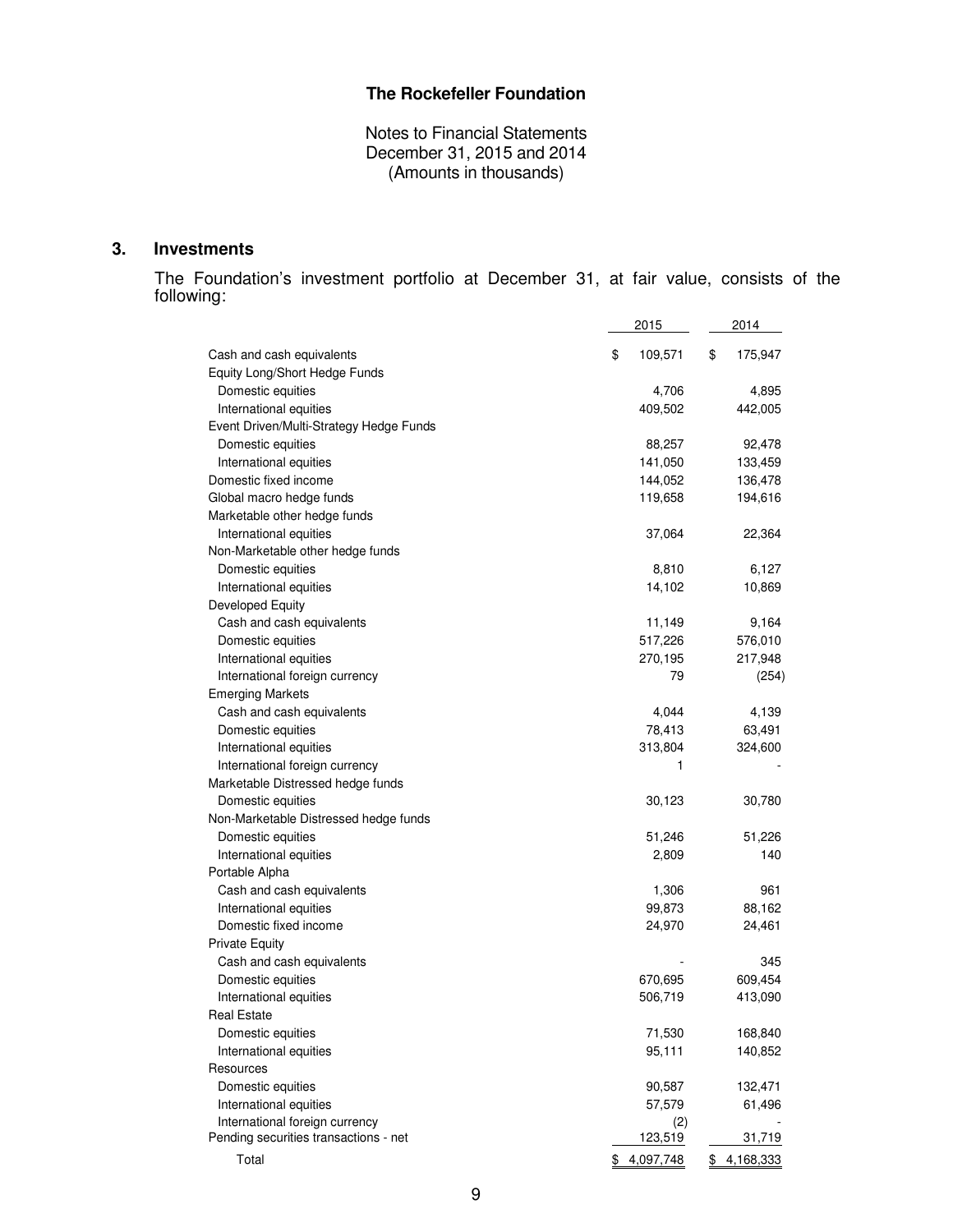Notes to Financial Statements December 31, 2015 and 2014 (Amounts in thousands)

## **3. Investments (continued)**

The following are major categories of investments as of December 31:

|                                   |                   | 2015          | 2014          |               |  |  |
|-----------------------------------|-------------------|---------------|---------------|---------------|--|--|
|                                   | <b>Fair Value</b> | Cost          | Fair Value    | Cost          |  |  |
| <b>Marketable Securities</b>      |                   |               |               |               |  |  |
| Cash and cash equivalents         | \$<br>126,070     | \$<br>126,111 | \$<br>190,556 | \$<br>190,570 |  |  |
| Foreign currency - short term     | 79                |               | (254)         |               |  |  |
| U.S. and other government         |                   |               |               |               |  |  |
| obligations                       | 24,970            | 24,655        | 19,855        | 19,592        |  |  |
| Corporate obligations             |                   |               | 150           | 144           |  |  |
| ETFs, Mutual and commingled funds | 1,019,098         | 678,510       | 1,013,078     | 649,361       |  |  |
| Common stock                      | 398,995           | 412,888       | 392,538       | 369,271       |  |  |
| Preferred stock                   | 5,471             | 6,442         | 5,529         | 4,965         |  |  |
| Subtotal                          | 1,574,683         | 1,248,606     | 1,621,452     | 1,233,903     |  |  |
| Alternative Investments and       |                   |               |               |               |  |  |
| Similar Interests                 |                   |               |               |               |  |  |
| Hedge funds                       | 907,327           | 645,120       | 988,959       | 709,596       |  |  |
| Real assets                       | 314,805           | 438,821       | 503,659       | 595,686       |  |  |
| Private equity                    | 1,177,414         | 996,766       | 1,022,544     | 889,499       |  |  |
| Subtotal                          | 2,399,546         | 2,080,707     | 2,515,162     | 2,194,781     |  |  |
| Pending securities                |                   |               |               |               |  |  |
| transactions - net                | 123,519           | 123,835       | 31,719        | 31,785        |  |  |
| Total                             | \$4,097,748       | \$3,453,148   | \$4,168,333   | \$3,460,469   |  |  |

The following tables summarize the fair value of investments valued at fair value on a recurring basis at December 31, grouped by the fair value hierarchy, for those investments subject to categorization within such hierarchy:

|                                                                                                                                | 2015 |                    |                                                  |    |                                          |  |
|--------------------------------------------------------------------------------------------------------------------------------|------|--------------------|--------------------------------------------------|----|------------------------------------------|--|
|                                                                                                                                |      |                    | Other<br>Investments<br>Measured at<br>Net Asset |    |                                          |  |
|                                                                                                                                |      | Level 1            | Value (*)                                        |    | Total                                    |  |
| Cash and cash equivalents<br>Equity long/short hedge funds<br>Event driven/multi-strategy hedge funds<br>Domestic fixed income | \$   | 109,571<br>144,052 | \$<br>414,208<br>229,307                         | \$ | 109,571<br>414,208<br>229,307<br>144,052 |  |
| Global macro hedge funds<br>Marketable other hedge funds                                                                       |      |                    | 119,658<br>37,064                                |    | 119,658<br>37,064                        |  |
| Non-Marketable other hedge funds                                                                                               |      |                    | 22,912                                           |    | 22,912                                   |  |
| Developed equity<br><b>Emerging markets</b>                                                                                    |      | 250,094<br>169,950 | 548.555<br>226,312                               |    | 798,649<br>396,262                       |  |
| Marketable distressed hedge funds<br>Non-marketable distressed hedge funds                                                     |      |                    | 30,123<br>54,055                                 |    | 30,123<br>54,055                         |  |
| Portable alpha<br>Private equity                                                                                               |      | 19,048<br>11,036   | 107,101<br>1,166,378                             |    | 126,149<br>1,177,414                     |  |
| Real estate                                                                                                                    |      |                    | 166,641                                          |    | 166,641                                  |  |
| Resources                                                                                                                      |      | (2)                | 148,166                                          |    | 148,164                                  |  |
| Pending securities transactions - net                                                                                          |      | 123,519            |                                                  |    | 123,519                                  |  |
| Total                                                                                                                          | \$   | 827,268            | 3,270,480<br>\$                                  | \$ | 4,097,748                                |  |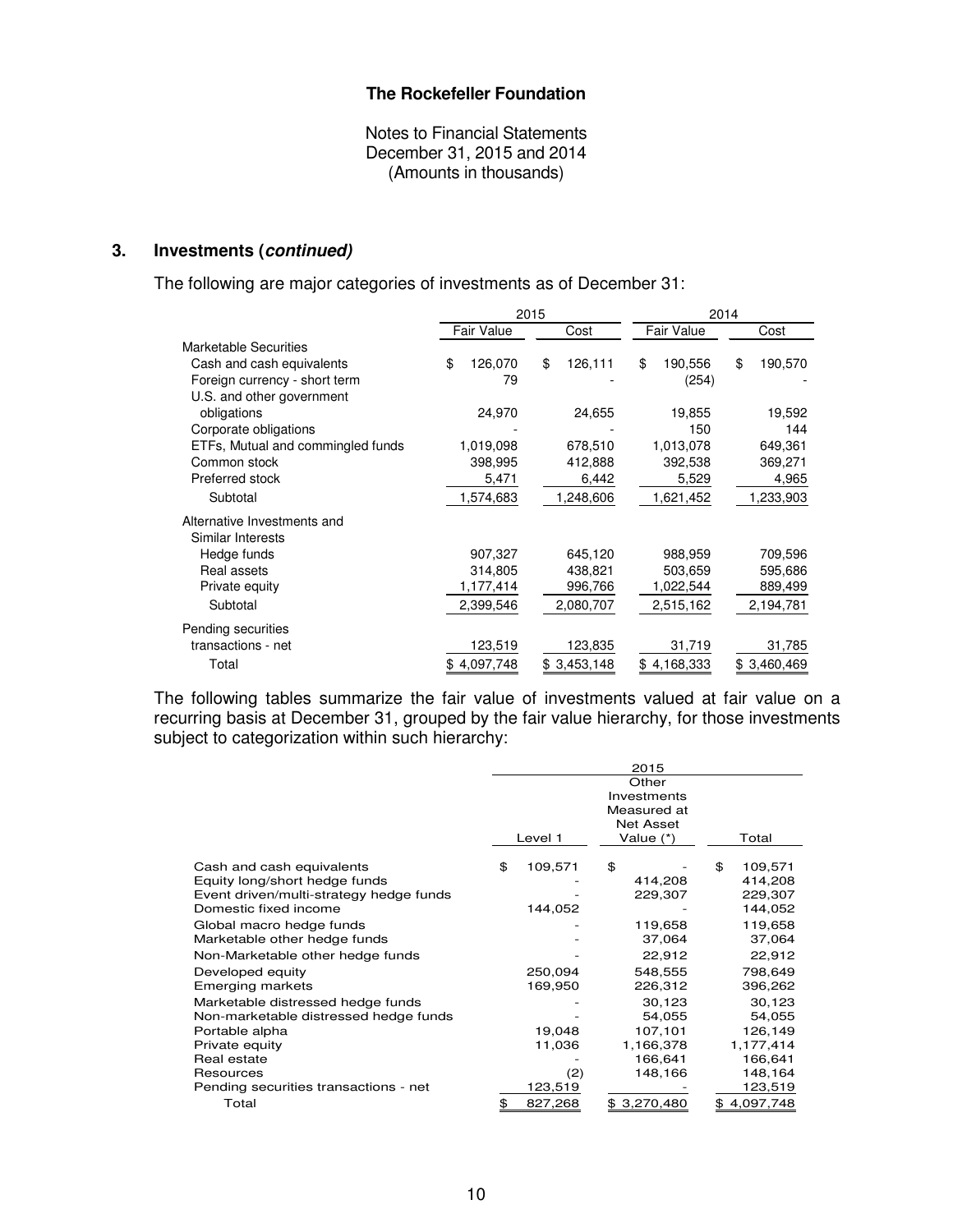Notes to Financial Statements December 31, 2015 and 2014 (Amounts in thousands)

# **3. Investments (continued)**

|                                         | 2014  |         |             |                  |    |             |  |
|-----------------------------------------|-------|---------|-------------|------------------|----|-------------|--|
|                                         | Other |         |             |                  |    |             |  |
|                                         |       |         |             | Investments      |    |             |  |
|                                         |       |         |             | Measured at      |    |             |  |
|                                         |       |         |             | <b>Net Asset</b> |    |             |  |
|                                         |       | Level 1 | Value $(*)$ |                  |    | Total       |  |
| Cash and cash equivalents               | \$    | 175,947 | \$          |                  | \$ | 175,947     |  |
| Equity long/short hedge funds           |       |         |             | 446,900          |    | 446,900     |  |
| Event driven/multi-strategy hedge funds |       |         |             | 225,937          |    | 225,937     |  |
| Domestic fixed income                   |       | 136,478 |             |                  |    | 136,478     |  |
|                                         |       |         |             |                  |    |             |  |
| Global macro hedge funds                |       |         |             | 194,616          |    | 194,616     |  |
| Marketable other hedge funds            |       |         |             | 22,364           |    | 22,364      |  |
| Non-Marketable other hedge funds        |       |         |             | 16,996           |    | 16,996      |  |
| Developed equity                        |       | 252,894 |             | 549,974          |    | 802,868     |  |
| Emerging markets                        |       | 158,222 |             | 234,008          |    | 392,230     |  |
| Marketable distressed                   |       |         |             | 30,780           |    | 30,780      |  |
| Non-marketable distressed               |       |         |             | 51,366           |    | 51,366      |  |
| Portable alpha                          |       | 20,816  |             | 92,768           |    | 113,584     |  |
| Private equity                          |       | 9,932   |             | 1,012,957        |    | 1,022,889   |  |
| Real estate                             |       |         |             | 309,692          |    | 309,692     |  |
| Resources                               |       |         |             | 193,967          |    | 193,967     |  |
| Pending securities transactions - net   |       | 31,719  |             |                  |    | 31,719      |  |
| Total                                   | \$    | 786,008 |             | \$3,382,325      |    | \$4,168,333 |  |

(\*) As discussed in Note 2, investments that are measured using the practical expedient are not classified within the fair value hierarchy.

There were no transfers between level 1 and 2 of the fair value hierarchy during 2015 and 2014.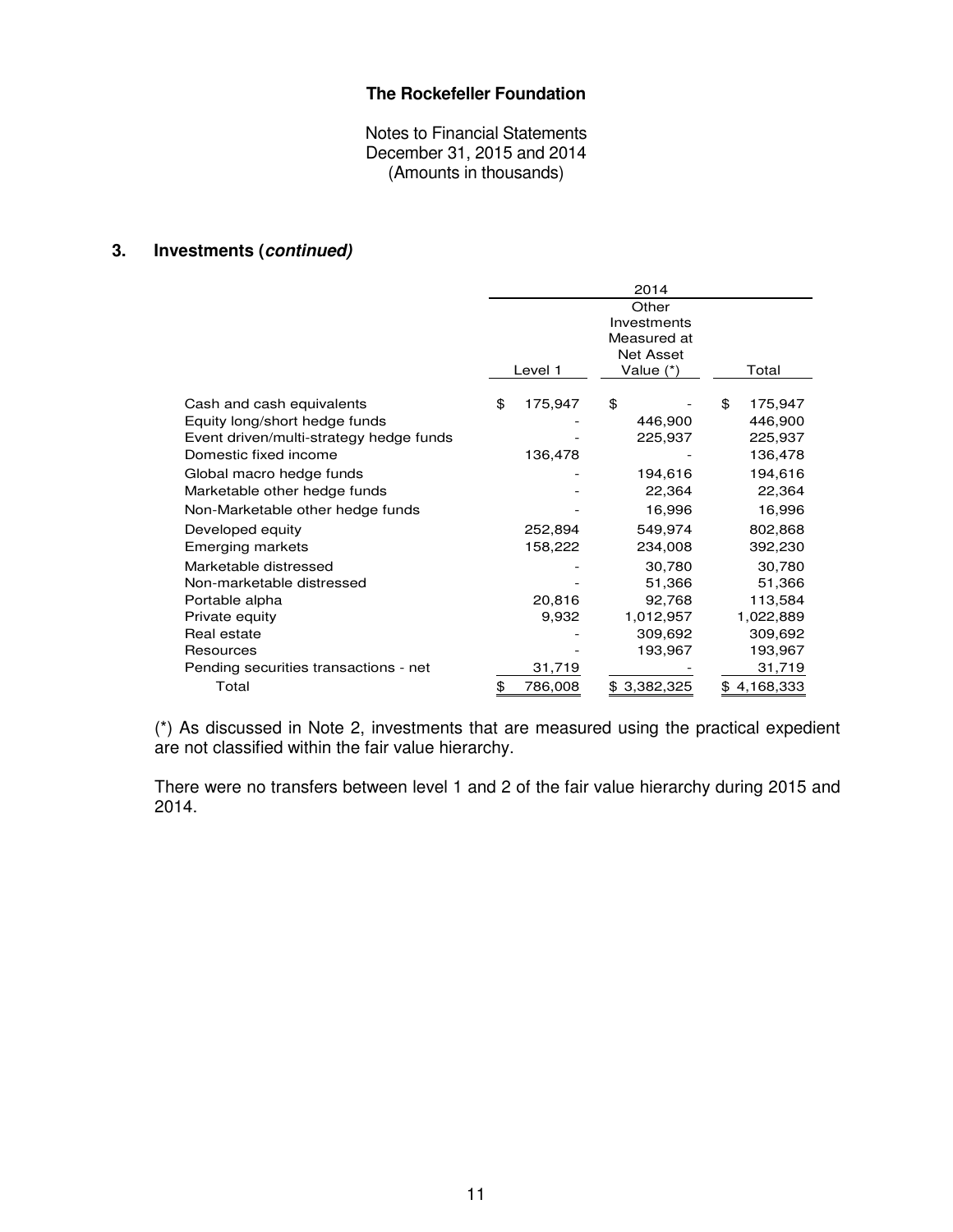Notes to Financial Statements December 31, 2015 and 2014 (Amounts in thousands)

#### **3. Investments (continued)**

Information regarding alternative investments measured at NAV using the practical expedient at December 31, 2015 is as follows. As of December 31, 2015, the following table summarizes the composition of such investments by the various redemption and lock-up provisions.

|                                                                                                                       | 2015                       |                                                                                                                                                                 |                                    |                                       |  |  |  |  |  |  |
|-----------------------------------------------------------------------------------------------------------------------|----------------------------|-----------------------------------------------------------------------------------------------------------------------------------------------------------------|------------------------------------|---------------------------------------|--|--|--|--|--|--|
| <b>Investment Category</b>                                                                                            | Fair value                 | <b>Redemption Frequency</b>                                                                                                                                     | Redemption<br><b>Notice Period</b> | <b>Unfunded</b><br><b>Commitments</b> |  |  |  |  |  |  |
| Equity long/short hedge funds                                                                                         |                            |                                                                                                                                                                 |                                    |                                       |  |  |  |  |  |  |
| Long/short hedge funds (a1)                                                                                           | 412.122<br>\$              | Monthly, quarterly, semi-annual and<br>greater - lockup periods expire in Jun<br>'16, Dec '16, Mar '17, Jun '17, Sep '17,<br>Nov '17, Dec '17, Jun '18, Dec '20 | 10-90 Days                         | \$                                    |  |  |  |  |  |  |
| Residual interest (a2)                                                                                                | 2,086                      | N/A                                                                                                                                                             | N/A                                |                                       |  |  |  |  |  |  |
| Event driven/multi-strategy hedge funds                                                                               |                            |                                                                                                                                                                 |                                    |                                       |  |  |  |  |  |  |
| Event driven/multi-strategy hedge funds (b1)<br>Restricted portion of fund investment (b1)<br>Residual interests (b2) | 207,526<br>20,284<br>1,497 | Quarterly, annual - lockup periods<br>expire Feb '16, Jun '16, Jun '17<br>N/A<br>N/A                                                                            | 30-185 Days<br>N/A<br>N/A          |                                       |  |  |  |  |  |  |
| Global macro hedge funds (c)                                                                                          | 119,658                    | Monthly, quarterly                                                                                                                                              | 30-90 Days                         |                                       |  |  |  |  |  |  |
| Marketable other hedge funds (d)                                                                                      | 37,064                     | Monthly - lockup period expires<br>Oct<br>'16                                                                                                                   | 60 Days                            |                                       |  |  |  |  |  |  |
|                                                                                                                       |                            |                                                                                                                                                                 |                                    |                                       |  |  |  |  |  |  |
| Non-Marketable other hedge funds (e)                                                                                  | 22,912                     | Private equity structure                                                                                                                                        | N/A                                | 20,611                                |  |  |  |  |  |  |
| Developed equity (f)                                                                                                  | 548,555                    | Daily, monthly, quarterly and greater                                                                                                                           | 1-120 days                         |                                       |  |  |  |  |  |  |
| Emerging markets (g)                                                                                                  | 226,312                    | Daily, weekly, monthly, every other<br>month, quarterly, semi-annually                                                                                          | 2-90 Days                          |                                       |  |  |  |  |  |  |
| Distressed funds (h)<br>Marketable distressed hedge funds<br>Marketable distressed hedge funds                        | 29,916                     | Private equity structure                                                                                                                                        | N/A                                | 21,463                                |  |  |  |  |  |  |
| - residual interests<br>Non-marketable distressed hedge funds<br>Non-marketable distressed - residual interests       | 207<br>53.760<br>295       | N/A<br>Private equity structure<br>N/A                                                                                                                          | N/A<br>N/A<br>N/A                  | 28,024                                |  |  |  |  |  |  |
| Portable alpha funds (i)                                                                                              | 107,101                    | Monthly                                                                                                                                                         | 5-10 Days                          |                                       |  |  |  |  |  |  |
| Private Equity funds (j)                                                                                              | 1,166,378                  | Private equity structure                                                                                                                                        | N/A                                | 345,954                               |  |  |  |  |  |  |
| Real estate funds (k)                                                                                                 | 166,641                    | Private equity structure                                                                                                                                        | N/A                                | 64,299                                |  |  |  |  |  |  |
| Resource funds (I)<br>Total                                                                                           | 148,166<br>\$3,270,480     | Private equity structure                                                                                                                                        | N/A                                | 141,152<br>\$<br>621,503              |  |  |  |  |  |  |

- (a1) **Long/short hedge funds –** This category includes investments in funds that employ deep fundamental, company-specific research to identify businesses with favorable fundamental and technical factors to invest long and unfavorable fundamental and technical factors to invest short. These managers may also vary exposures based on the prevailing market environment.
- (a2) **Residual interest** This category includes a residual interest in three funds that were previously sold.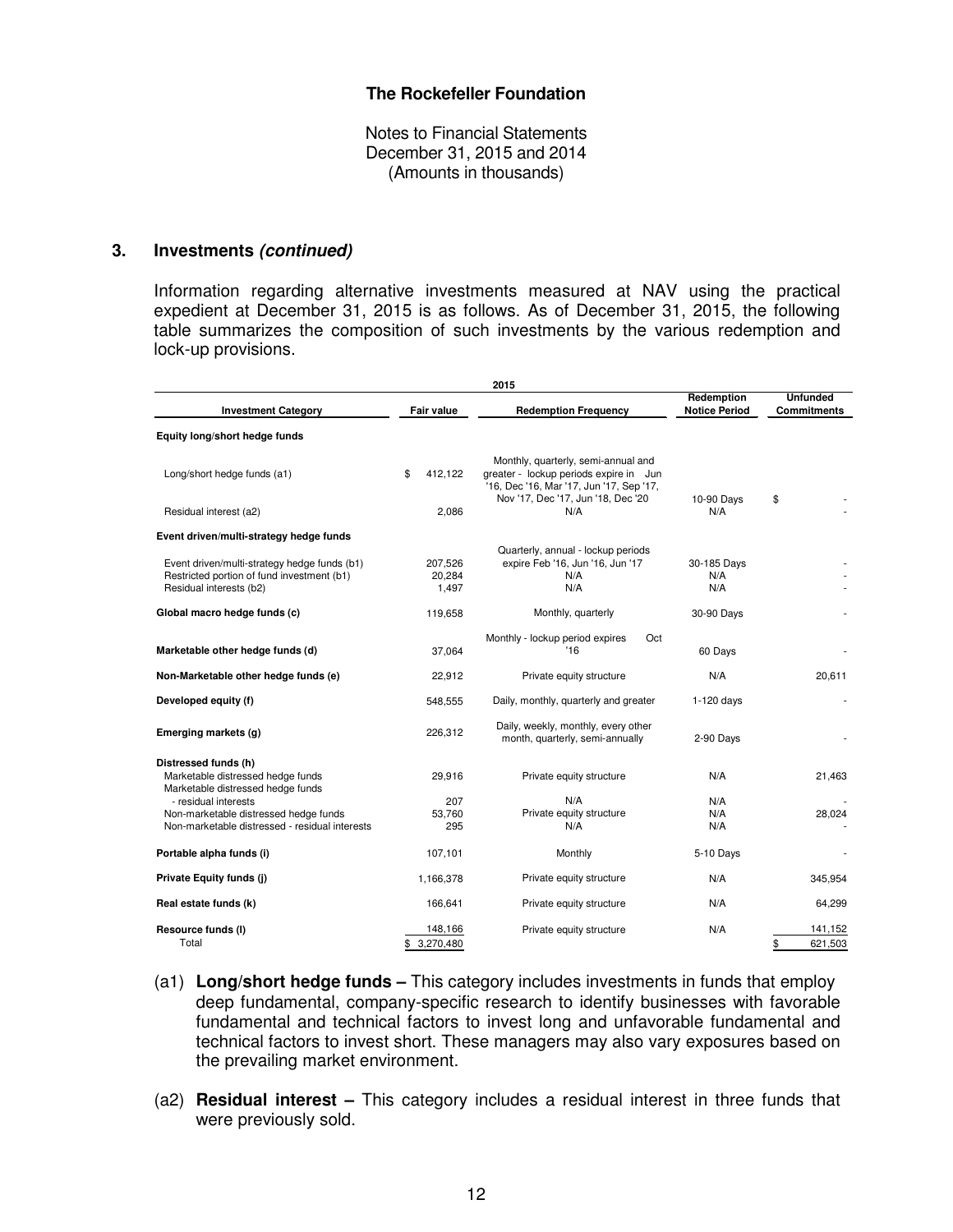Notes to Financial Statements December 31, 2015 and 2014 (Amounts in thousands)

#### **3. Investments (continued)**

- (b1) **Event driven/multi-strategy hedge funds –** This category includes investments in funds that seek to invest opportunistically across the following strategies: credit long/short, distressed, risk arbitrage, convertibles, equity and private long/short, distressed, risk arbitrage, convertibles, equity and investments/special situations. The allocation to sub-strategies varies based on the manager's assessment of risk/reward for each sub-strategy and attractiveness of each individual opportunity. Typically all investments are supported by deep fundamental research on the industry and company level.
- (b2) **Residual interests** This category includes residual interests in two funds that were previously sold.
- (c) **Global macro hedge funds**  This category includes funds that invest both long and short in a wide variety of financial instruments according to a view about the direction of markets, whether fundamental, technical or quantitatively derived. These funds utilize leverage and trade a wide range of instruments, including derivatives.
- (d) **Marketable other hedge funds –** This category is comprised of one fund, which is a power and natural gas trading and arbitrage hedge fund.
- (e) **Non-marketable other hedge funds –** This category is comprised of a senior debt fund that owns bank loans of both public and private companies in North America as well as a private lending fund that makes private loans to entities in Brazil. Both funds are private drawdown structures.
- (f) **Developed equity –** This category generally includes investments in separate accounts and funds that invest in common stocks across developed markets.
- (g) **Emerging markets –** This category generally includes investments in separate accounts and funds that invest in common stocks across emerging and frontier markets.
- (h) **Distressed funds –** This category includes funds that typically invest in debt of distressed companies or post-reorganization equity following deep fundamental analysis of companies and corresponding industries to determine the risk/reward for each investment. The portfolios are typically long-bias and have low turnover as distressed investments take months to years to work out. These funds, therefore, require longer lockups or private equity capital call/distribution structures. This category also includes residual interests in four funds that were previously sold.
- (i) **Portable alpha funds –** This category includes two accounts that combine U.S. Intermediate Treasury beta and alpha generating components.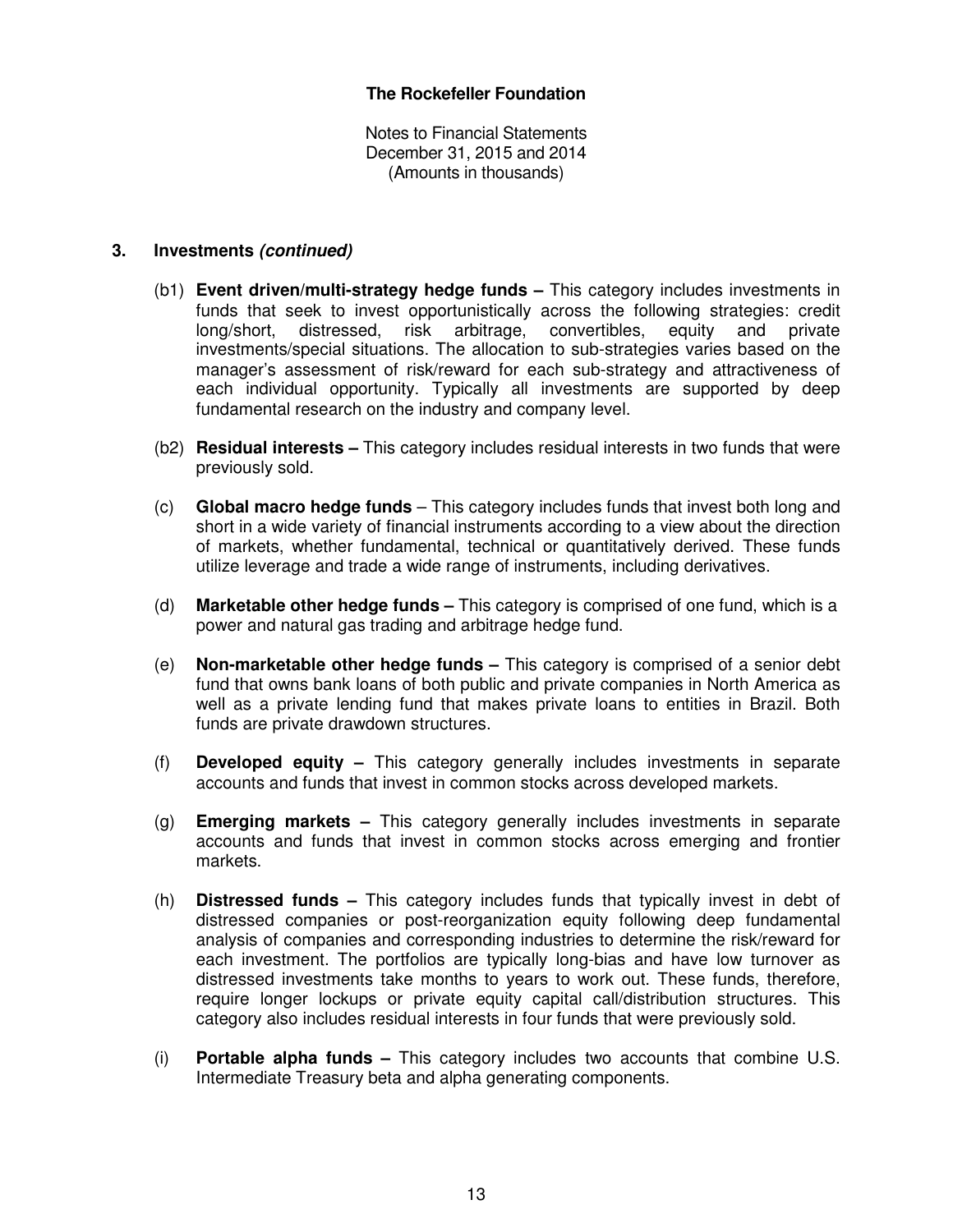Notes to Financial Statements December 31, 2015 and 2014 (Amounts in thousands)

## **3. Investments (continued)**

- (j) **Private equity funds –** This category includes both buyout and venture capital funds. The Foundation invests into these funds via a partnership structure, and these funds then typically invest equity capital into a portfolio of private companies. Whereas buyout funds are usually characterized by control (ownership of 50% or greater), venture capital focuses more on early-stage, startup-type opportunities with potentially greater reward but also higher risk. These funds may invest in an array of companies, industries, sectors, countries and geographies. Realized distributions of capital from each fund will be received as the underlying investments of the funds are liquidated; final liquidations are estimated to occur within the next five to 10 years.
- (k) **Real estate funds –** This category includes real estate funds that invest in commercial real estate globally. Realized distributions of capital from each fund will be received as the underlying investments of the funds are liquidated. Final liquidations are estimated to occur within the next five to 10 years.
- (l) **Resource funds –** This category includes natural resource related private equity funds that primarily invest in the energy sector. Realized distributions of capital from each fund will be received as the underlying investments of the funds are liquidated; final liquidations are estimated to occur within the next five to 15 years.

## **4. Derivative Financial Instruments**

Derivative Financial Instruments "Derivatives" used by the Foundation are contracts that derive their value from changes in values of underlying securities, typically, stocks, bonds or other assets. The Foundation directly invests in futures on U.S. Treasury bonds. The U.S. Treasury futures are purchased or sold at minimum transaction cost to adjust desired asset mix. The Foundation also invests in forward contracts to hedge against foreign currency exchange rate risk for its foreign currency denominated assets and liabilities due to adverse foreign currency fluctuations against the U.S. dollar.

The Foundation's assets include the initial margin and unrealized gains and losses of the derivative contracts purchased and sold by the Foundation. Fair values of the Foundation's derivative financial instruments generally are determined by quoted market prices. Also, within the Foundation's alternative investments, managers may create additional exposure for the Foundation through short sales of securities, and trading in futures and forward contracts, options, swaps and other derivatives products. However, the Foundation's exposure to derivatives held by its limited partnership investments is restricted to its contributed and committed capital to those limited partnerships.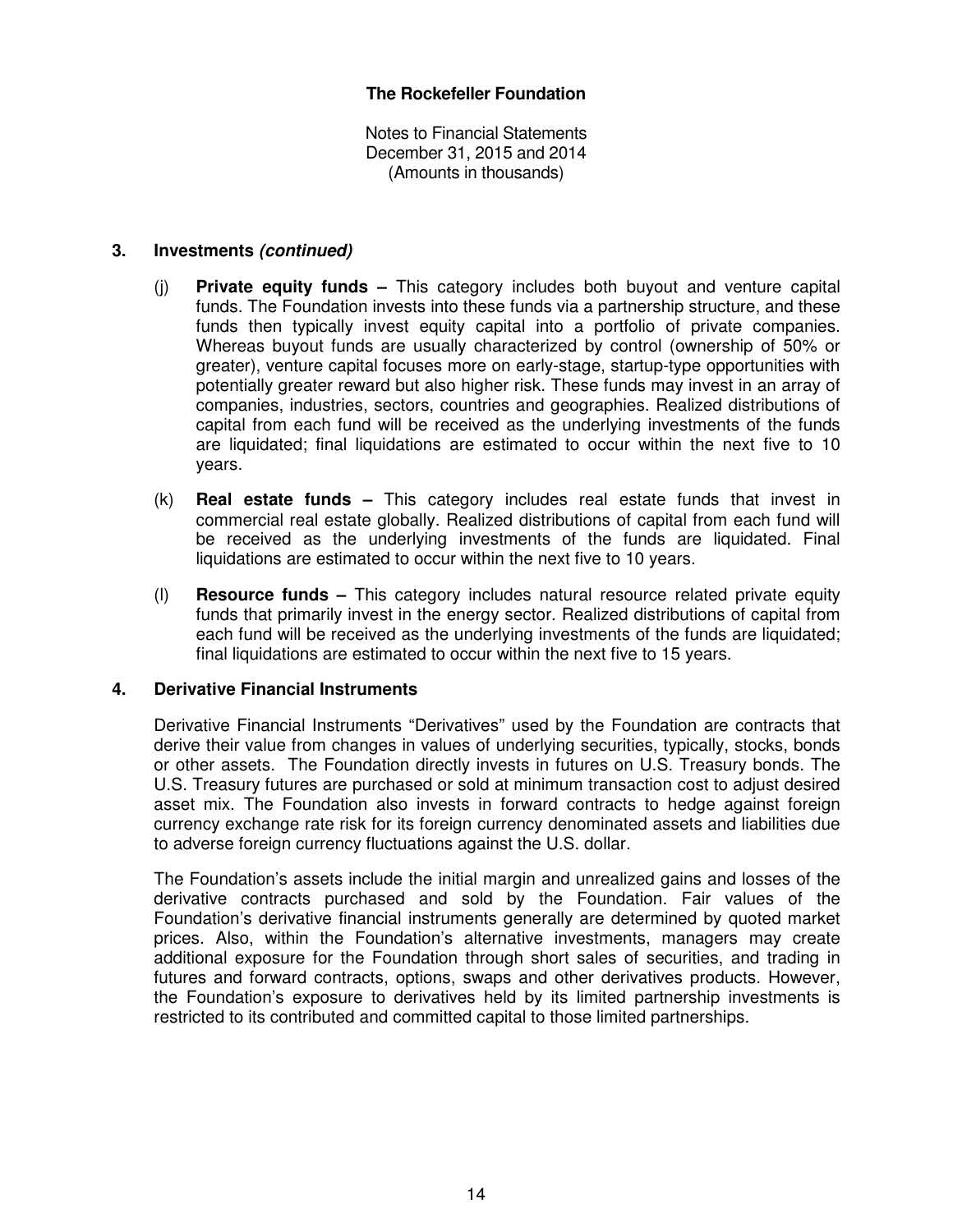Notes to Financial Statements December 31, 2015 and 2014 (Amounts in thousands)

#### **4. Derivative Financial Instruments (continued)**

 The full market risk and credit risk of derivative financial instruments are associated with their underlying contract amounts or "notional values" in addition to their fair values. Market risk represents potential loss from the decrease in the value of these financial instruments. Credit risk represents potential loss from possible nonperformance by the counterparties of their contracts.

 Upon entering into a contract, the Foundation deposits and maintains as collateral such initial margin as required by the exchange on which the transaction is traded. Pursuant to the contract, the Foundation is to receive from, or pay to, the broker an amount of cash equal to the daily fluctuation in the value of the contract, also known as the variation margin. The Foundation records daily fluctuations in the variation margin account as realized gains and losses. At December 31, 2015 and 2014, \$638 and \$50 was on deposit with the brokers as collateral for margin requirements on futures which is included in investments as either U.S. and other government obligations or corporate obligations.

 The following table identifies the fair value amounts of derivative instruments included in the statement of financial position, categorized by primary underlying risk, at December 31. The following table also identifies the net gain and loss amounts included in net realized gain on investments in the statement of activities, categorized by primary underlying risk for the years ended December 31:

|                                                                             | 2015                             |                                    |  |                                        | 2014 |                                      |                                  |                                    |    |                                   |   |                                      |
|-----------------------------------------------------------------------------|----------------------------------|------------------------------------|--|----------------------------------------|------|--------------------------------------|----------------------------------|------------------------------------|----|-----------------------------------|---|--------------------------------------|
| Primary underlying risk                                                     | Notional<br>Derivative<br>Amount | Number of<br>contracts<br>(actual) |  | Amount of<br>unrealized<br>gain (loss) |      | Amount of<br>realized<br>gain (loss) | Notional<br>Derivative<br>Amount | Number of<br>contracts<br>(actual) |    | Amount of<br>unrealized<br>(loss) |   | Amount of<br>realized<br>gain (loss) |
| Interest rate<br>US Treasury Note Futures<br>Foreign currency exchange rate | \$113.103                        | 719                                |  | 252)                                   | \$.  | 514                                  | \$63.170                         | 391                                | \$ | (4)                               | S | 646                                  |
| Forward contracts<br>Total derivative assets                                | 8,968<br>\$122,071               | 6                                  |  | 79<br>(173)                            |      | (457)<br>57                          | 4,914<br>\$68,084                | 4                                  |    | (255)<br>(259)                    |   | (263)<br>383                         |

The futures are classified as Level 1 within the portable alpha classification in the fair value hierarchy and the forwards are classified as Level 1 within the developed equity classification in the fair value hierarchy.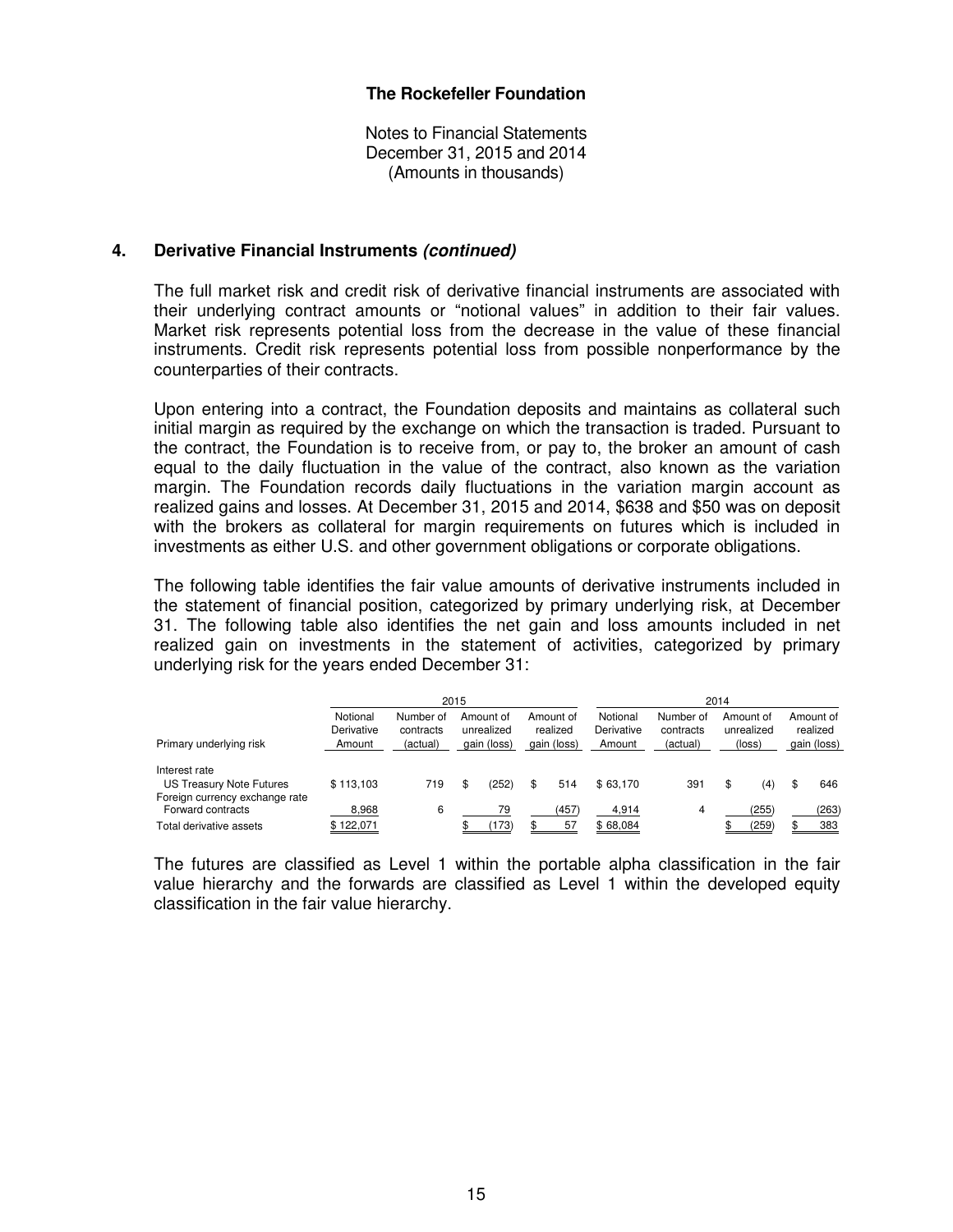Notes to Financial Statements December 31, 2015 and 2014 (Amounts in thousands)

## **4. Derivative Financial Instruments (continued)**

The derivative assets and liabilities as of December 31 are as follows:

|                                                | 2015   |  |                 | 2014 |        |  |             |
|------------------------------------------------|--------|--|-----------------|------|--------|--|-------------|
|                                                | Assets |  | Liabilities     |      | Assets |  | Liabilities |
| Interest rate                                  |        |  |                 |      |        |  |             |
| <b>US Treasury Note Futures</b>                |        |  | $\frac{1}{252}$ | - \$ |        |  |             |
| Foreign currency exchange rate                 |        |  |                 |      |        |  |             |
| Forward contracts                              | 195    |  | 11/             |      | 13     |  | 268         |
| <b>Total Derivative Assets and Liabilities</b> | 195    |  | 369             |      | 13     |  | 272         |

## **5. Program Related Investments**

The Foundation has unfunded PRI commitments totaling \$8.7 and \$6.5 million at December 31, 2015 and 2014. PRIs are classified as Level 3 within the fair value hierarchy. The following tables include a roll forward of the PRIs for the years ended December 31:

|                      | 2015     | 2014     |
|----------------------|----------|----------|
|                      |          |          |
| Balance, January 1   | \$19,602 | \$17,015 |
| New investments      | 3,087    | 3.151    |
| Repayments           | (1, 125) | (564)    |
| Balance, December 31 | \$21,564 | \$19,602 |

#### **6. Property, Furniture, Fixtures and Equipment**

At December 31, property, furniture, fixtures and equipment, net included the following:

|                                                | 2015     | 2014     |
|------------------------------------------------|----------|----------|
| Condominium interest in 420 Fifth Avenue       | \$16,471 | \$16,471 |
| Condominium improvements                       | 13,920   | 13,751   |
| Furniture, fixtures, and equipment             | 13,930   | 12,093   |
|                                                | 44,321   | 42,315   |
| Less accumulated depreciation and amortization | 24,261   | 21,767   |
|                                                | \$20,060 | \$20,548 |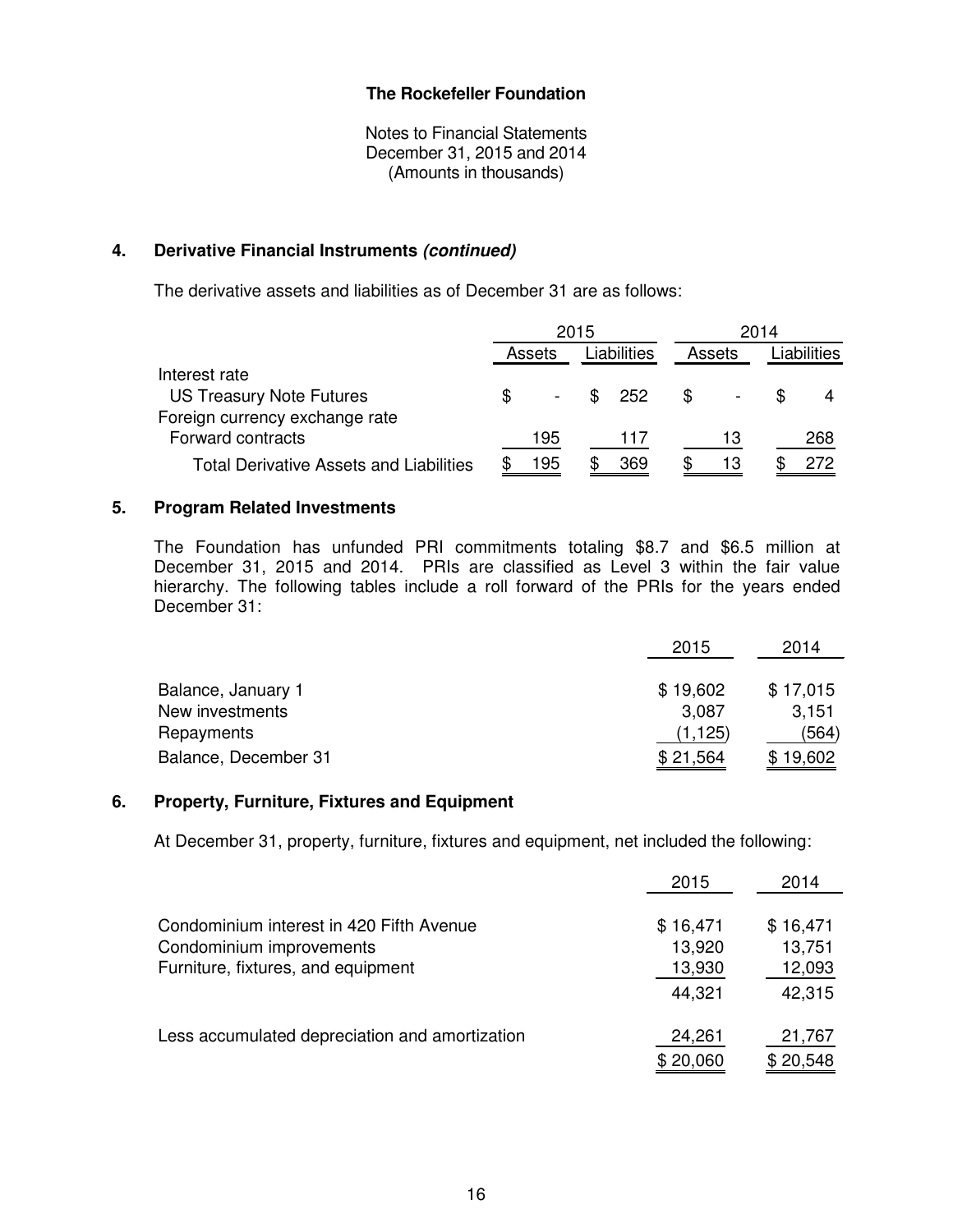Notes to Financial Statements December 31, 2015 and 2014 (Amounts in thousands)

#### **7. Pensions and Other Post-Retirement Benefits**

The Foundation maintains a defined benefit pension plan (the "Plan") for regular salaried employees who were at least 21 years old and have completed one year of service or had attained the age of 40 prior to July 1, 2000. As of July 1, 2000, the Plan was closed to new employees and to employees hired prior to July 1, 2000, who did not meet the eligibility requirements.

Effective December 31, 2012, the Plan was amended such that Plan benefits were frozen and further accruals of benefits have ceased as of that date. Participants affected by the freeze (18) will be eligible to receive a basic contribution under The Retirement Savings Plan for the Employees of the Rockefeller Foundation (the "Retirement Savings Plan") effective January 1, 2013.

In October 2013 the Budget and Compensation Committee approved a voluntary lump sum window program (the "Program") for certain participants of the Plan. The window for electing to take a lump sum in lieu of future pension payments was open from March 1, 2014 through April 11, 2014. In February 2014, the Plan was amended for this Program.

The Plan provides retirement benefits based on years of service and final average pay, with benefits after retirement subject to increase under a cost-of-living augmentation formula. The Foundation makes annual contributions to the Plan, as needed, based on actuarial calculations, in amounts sufficient to meet the minimum funding requirements pursuant to the Employee Retirement Income Security Act of 1974. Plan assets are invested in a diversified portfolio of equities, fixed income securities and hedge funds.

In 2000, the Foundation enhanced its 401(k) plan to create the Retirement Savings Plan. Foundation contributions are now made to equal 13% of compensation plus a dollar-fordollar match of up to an additional 2% of basic compensation contributed on a pretax basis by employees up to the compensation cap.

In 2000, then current members of the Plan had the option of remaining in the combined retirement plan consisting of the defined benefit pension plan and the former 401(k) Trustee Savings Plan or moving to the new Retirement Savings Plan. Employees can make additional unmatched pretax contributions which, when combined with employee contributions that are matched, cannot exceed the maximum pretax contribution limit of \$17.5, or for employees who have attained age 50, \$23.0. All contributions are credited to the participants' accounts. The Foundation's contributions to the Retirement Savings Plan were \$2.4 million in 2015 and 2014.

Locally hired staff in the Foundation's foreign offices participate in retirement plans and/or provident funds or other plans that conform to local customs, conditions or law.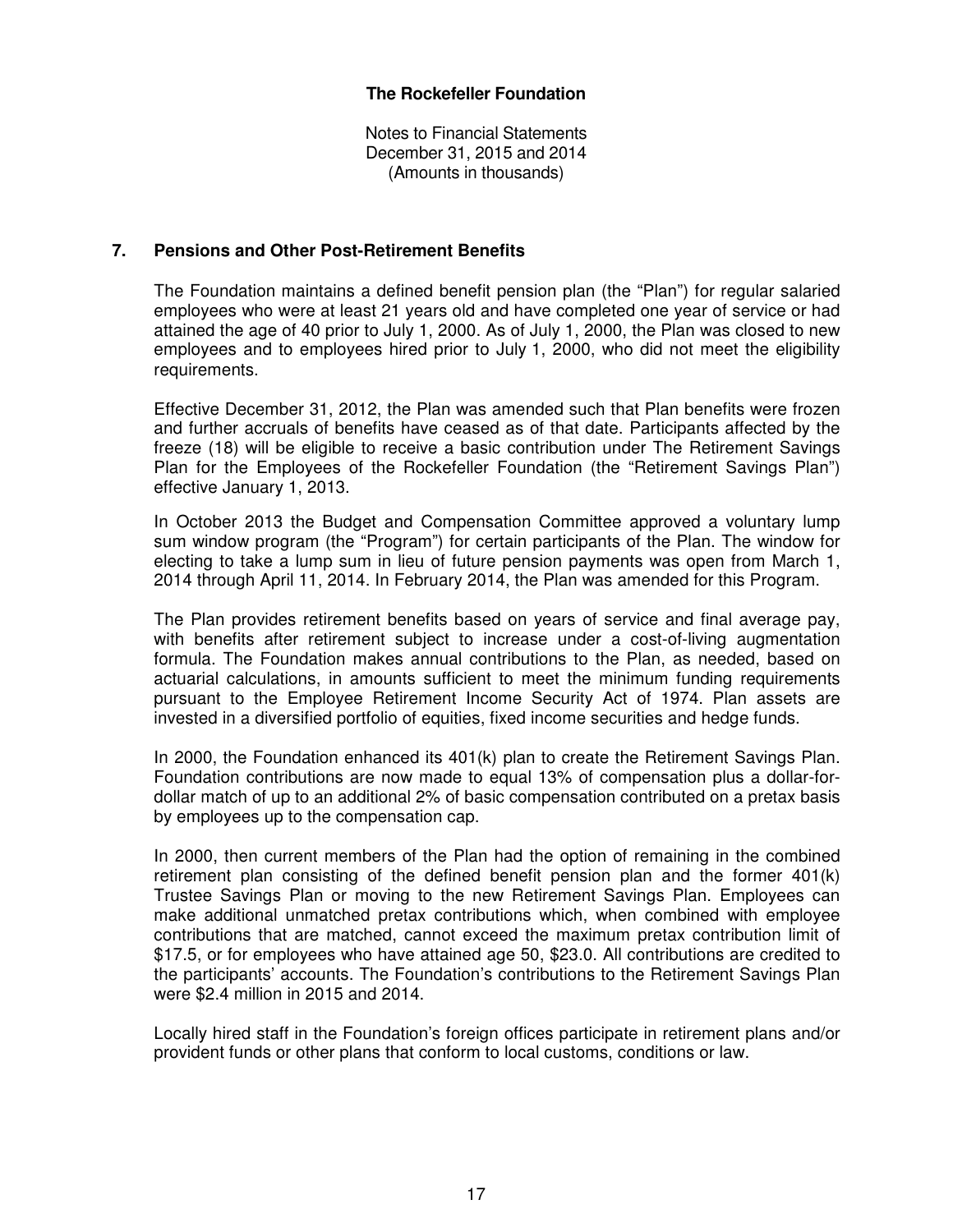Notes to Financial Statements December 31, 2015 and 2014 (Amounts in thousands)

#### **7. Pensions and Other Post-Retirement Benefits (continued)**

The Foundation provides certain health care and life insurance benefits ("Other Post-Retirement Benefits") for retired employees. Employees are eligible for these benefits when they meet the criteria for retirement under the Foundation's pension plan. This plan has a cost sharing feature, which totaled \$207 and \$216 for 2015 and 2014, respectively. The Foundation accrues the expected cost of providing postretirement benefits over the years that employees render service and pays this portion of the cost of retiree health care benefits.

Information as of and for the years ended December 31, regarding the Foundation's defined benefit plans is as follows:

|                                                                                                                                                                                                                 | <b>Pension Benefits</b>                          |                                                           | <b>Other Post-retirement</b><br><b>Benefits</b> |                                                   |  |
|-----------------------------------------------------------------------------------------------------------------------------------------------------------------------------------------------------------------|--------------------------------------------------|-----------------------------------------------------------|-------------------------------------------------|---------------------------------------------------|--|
|                                                                                                                                                                                                                 | 2015                                             | 2014                                                      | 2015                                            | 2014                                              |  |
| Projected benefit obligation<br>Fair value of plan assets<br><b>Funded Status</b>                                                                                                                               | 82,785<br>\$<br>95,437<br>12,652<br>\$           | 82,380<br>\$<br>100,855<br>18,475<br>\$                   | 21,900<br>\$<br>(21,900)<br>\$                  | 20,852<br>\$<br>\$<br>(20, 852)                   |  |
| Service cost<br>Interest cost<br>Expected return on assets<br>Amortization of prior service (credit)<br>Amortization of actuarial losses (gains)<br>Settlement<br>Net Periodic (Credit) Cost                    | \$<br>3,466<br>(7,601)<br>1,530<br>\$<br>(2,605) | \$<br>3,168<br>(7, 673)<br>799<br>1,529<br>\$<br>(2, 177) | \$<br>679<br>885<br>(128)<br>\$<br>1,436        | \$<br>739<br>769<br>(128)<br>(213)<br>\$<br>1,167 |  |
| Components of Other Changes in Net Assets<br>Actuarial losses arising in period<br>Amortization of prior service credit<br>Amortization of actuarial (losses) gains<br>Settlement<br>Other Change in Net Assets | \$<br>9,957<br>(1,530)<br>\$<br>8,427            | 13,243<br>\$<br>(799)<br>(1,529)<br>\$<br>10,915          | \$<br>392<br>128<br>\$<br>520                   | \$<br>1,303<br>128<br>213<br>\$<br>1,644          |  |
| Accumulated benefit obligation                                                                                                                                                                                  | 82,785<br>\$                                     | 82,380<br>\$                                              | 21,900<br>\$                                    | 20,852<br>\$.                                     |  |
| Amount recognized in the statement of financial<br>position - prepaid benefit (accrued) cost                                                                                                                    | 12,652                                           | 18,475                                                    | (21,900)                                        | (20, 852)                                         |  |
| <b>Employer contributions</b>                                                                                                                                                                                   |                                                  |                                                           | 908                                             | 953                                               |  |
| Benefits paid                                                                                                                                                                                                   | 5,029                                            | 9,216                                                     | 908                                             | 953                                               |  |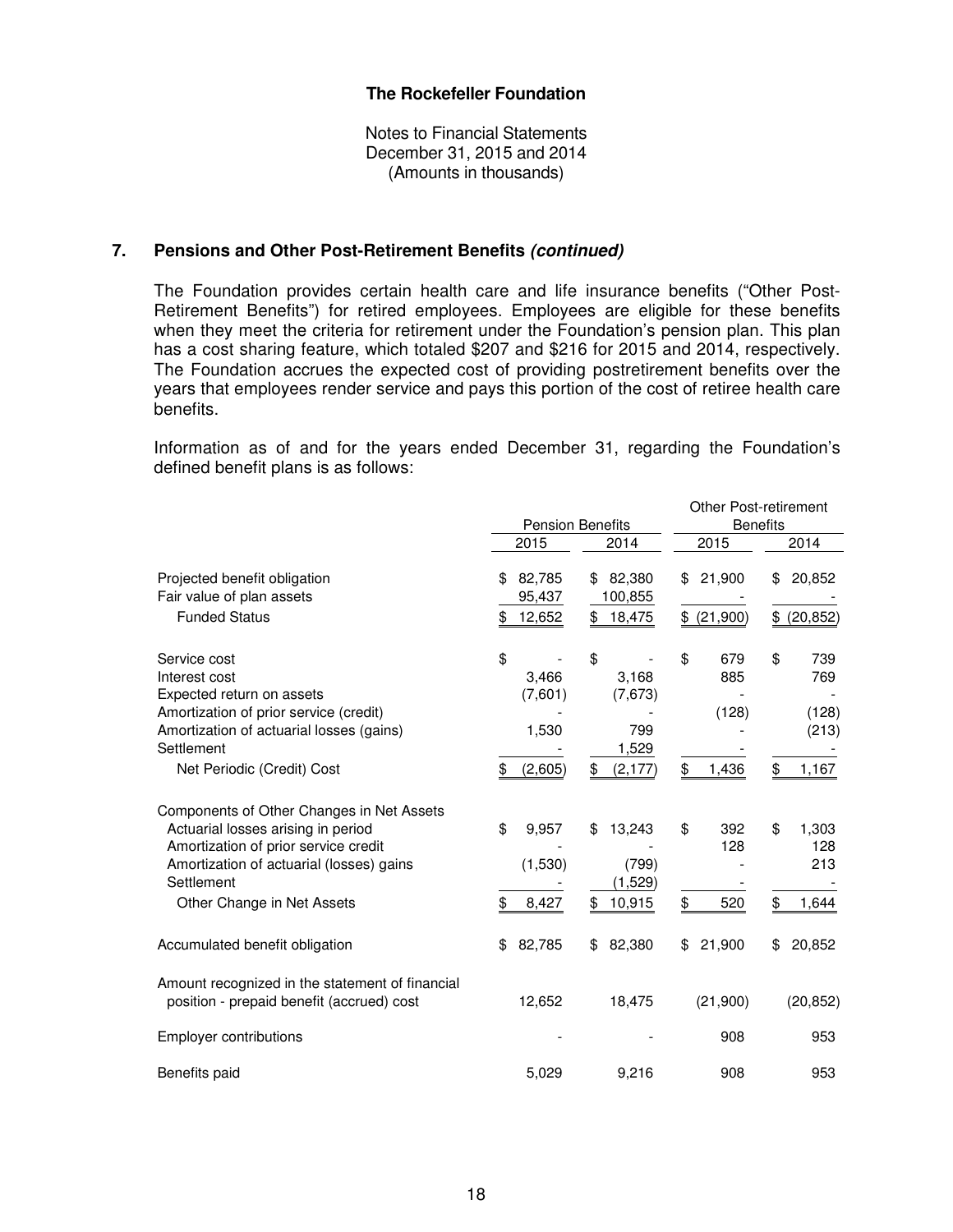Notes to Financial Statements December 31, 2015 and 2014 (Amounts in thousands)

#### **7. Pensions and Other Post-Retirement Benefits (continued)**

The table below reflects the amounts recognized within net assets arising from the Plan and Other Post-Retirement Benefits at December 31, 2015 and 2014 that have not yet been recognized in net periodic benefit cost and the portion of such amounts that are expected to be recognized in net periodic benefit cost during the year ending December 31, 2016.

|                                                    |                                     | <b>Pension Benefits</b>                  |                                          |             | <b>Other Post-retirement Benefits</b> |                |
|----------------------------------------------------|-------------------------------------|------------------------------------------|------------------------------------------|-------------|---------------------------------------|----------------|
|                                                    | 2016                                | 2015                                     | 2014                                     | 2016        | 2015                                  | 2014           |
| Actuarial losses (gains)<br>Prior service (credit) | - 1.847<br>$\overline{\phantom{0}}$ | 48.382<br>\$<br>$\overline{\phantom{a}}$ | \$<br>39.955<br>$\overline{\phantom{0}}$ | \$<br>(128) | (560)<br>\$.<br>(262)                 | (952)<br>(390) |
|                                                    | .847                                | 48.382                                   | 39.955                                   | (128)       | (822)                                 | \$(1,342)      |

Weighted-average assumptions used to determine benefit obligations at December 31 are as follows:

|                               |       | <b>Pension Benefits</b> |          | <b>Other Post-retirement</b><br><b>Benefits</b> |
|-------------------------------|-------|-------------------------|----------|-------------------------------------------------|
|                               | 2015  | 2014                    | 2015     | 2014                                            |
|                               |       |                         |          |                                                 |
| Discount rate                 | 4.25% | 4.25%                   | 4.25%    | 4.25%                                           |
| Rate of compensation increase | N/A   | N/A                     | $4.00\%$ | 4.00%                                           |

Weighted-average assumptions used to determine net periodic benefit cost for the years ending December 31 are as follows:

|                                          |       | <b>Pension Benefits</b> | <b>Other Post-retirement</b><br><b>Benefits</b> |       |
|------------------------------------------|-------|-------------------------|-------------------------------------------------|-------|
|                                          | 2015  | 2014                    | 2015                                            | 2014  |
| Discount rate                            | 4.25% | 4.50%                   | 4.25%                                           | 4.50% |
| Expected long-term return on plan assets | 7.75% | 7.75%                   | N/A                                             | N/A   |
| Rate of compensation increase            | N/A   | N/A                     | 4.00%                                           | 4.00% |

The overall expected long-term rate of return on assets assumption was determined based on historical returns (without adjustment) for each asset class.

Assumed health care cost trend rates at December 31 are as follows:

|                                                    | 2015 | 2014 |
|----------------------------------------------------|------|------|
| Health care cost trend rate assumed for next year  | 6.5% | 7.0% |
| Rate to which the cost trend rate is assumed to    |      |      |
| decline (the ultimate trend rate)                  | 5%   | 5%   |
| Year that the rate reaches the ultimate trend rate | 2019 | 2018 |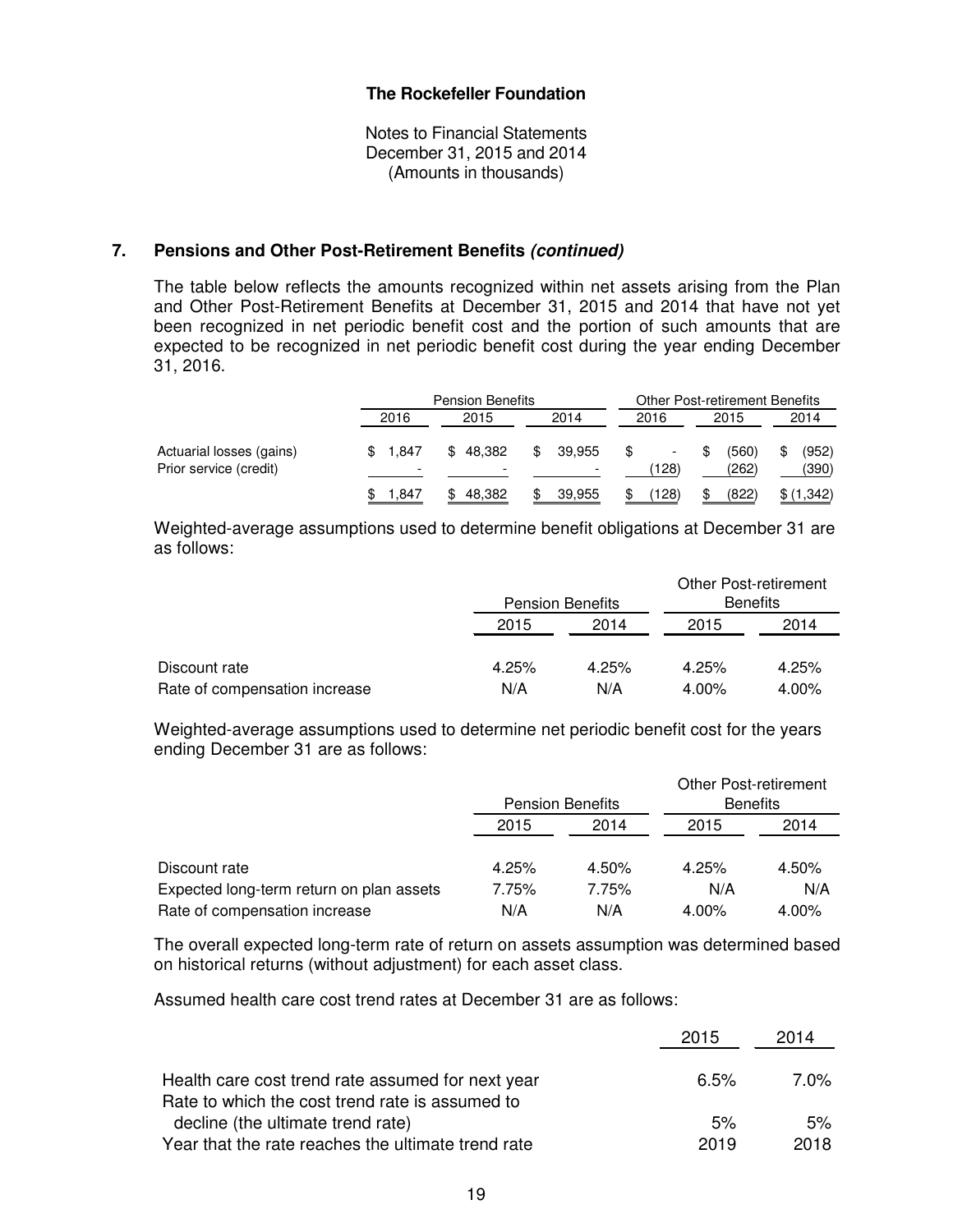Notes to Financial Statements December 31, 2015 and 2014 (Amounts in thousands)

#### **7. Pensions and Other Post-Retirement Benefits (continued)**

Assumed health care cost trend rates have a significant effect on the amounts reported for the health care plans. A one-percentage-point change in assumed health care cost trend rates would have the following effects:

|                                               | Point<br>Increase | Point<br>Decrease |
|-----------------------------------------------|-------------------|-------------------|
| Effect on total of service and interest costs | \$ 313            | $\sqrt{242}$      |
| Effect on postretirement benefit obligation   | 3.515             | (2,808)           |

The Pension Plan is diversified among four asset classes: developed equity, emerging markets equity, hedge funds and fixed income/cash with target asset allocations of 40%, 10%, 15% and 35%, respectively. Some of the Plan's investment managers have been selected from among the endowment's managers to achieve savings on asset based management fees and to garner the benefits of consolidated risk management and oversight.

The following are the major categories of retirement plan assets at fair value as of December 31 grouped by the fair value hierarchy, for those investments subject to categorization within such hierarchy:

|                                           |             | 2015                                                          |              |
|-------------------------------------------|-------------|---------------------------------------------------------------|--------------|
|                                           | Level 1     | Other<br>Investments<br>Measured at<br>Net Asset<br>Value (*) | Total        |
|                                           |             |                                                               |              |
| Cash and cash equivalents<br>Equity funds | \$<br>3,745 | \$                                                            | \$<br>3,745  |
| Domestic equity funds                     |             | 25,588                                                        | 25,588       |
| International equity funds                |             | 6,198                                                         | 6,198        |
| Fixed income index funds                  |             |                                                               |              |
| Domestic fixed income funds               |             | 28,589                                                        | 28,589       |
| Hedge funds                               |             | 12,970                                                        | 12,970       |
| Subtotal                                  | \$<br>3,745 | \$<br>73,345                                                  | 77,090       |
| Cash                                      |             |                                                               | 15,000       |
| Due from broker for investment sold       |             |                                                               | 3,347        |
| Total                                     |             |                                                               | \$<br>95,437 |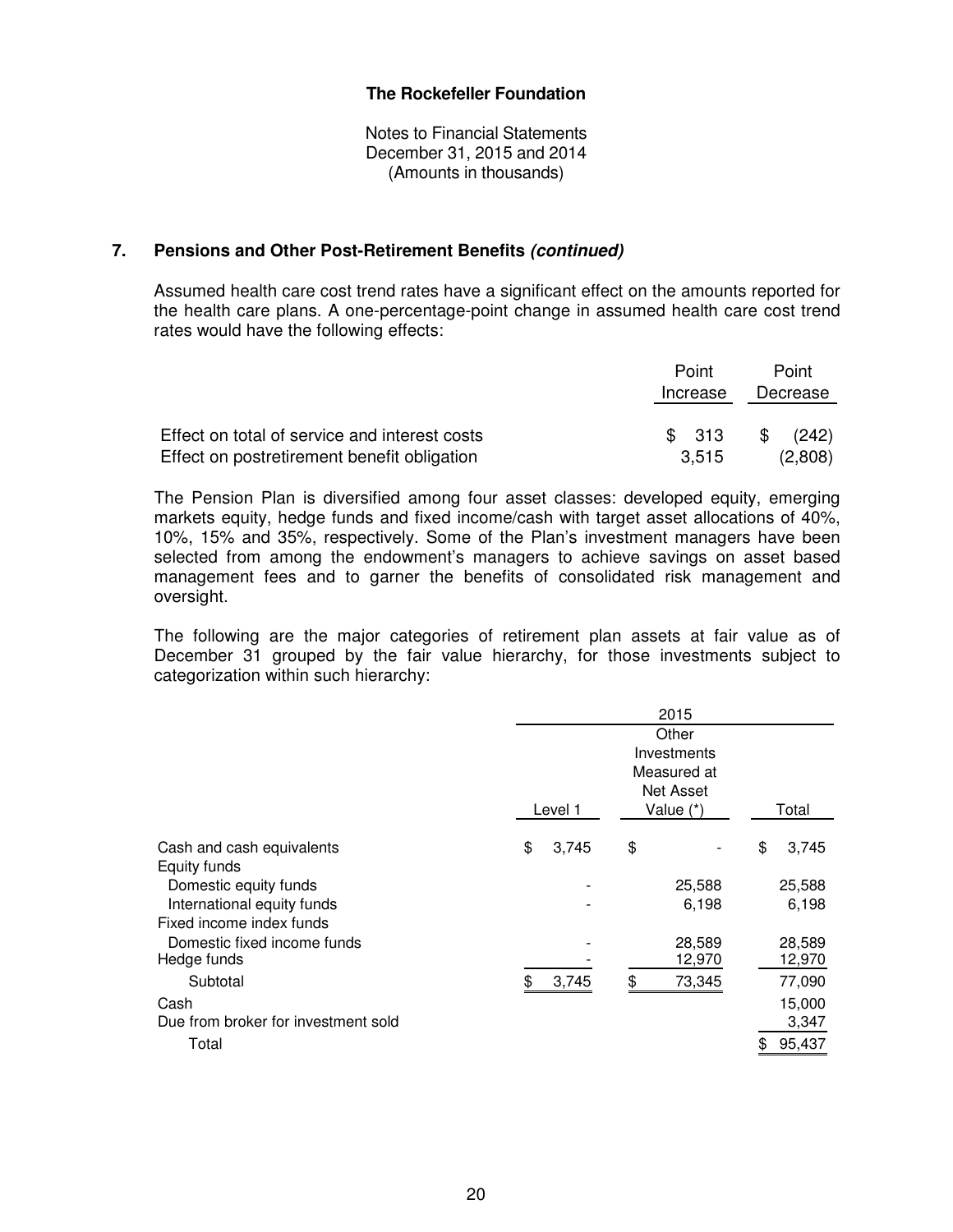Notes to Financial Statements December 31, 2015 and 2014 (Amounts in thousands)

## **7. Pensions and Other Post-Retirement Benefits (continued)**

|                                     |              | 2014                       |              |
|-------------------------------------|--------------|----------------------------|--------------|
|                                     |              | Other                      |              |
|                                     |              | Investments<br>Measured at |              |
|                                     |              | <b>Net Asset</b>           |              |
|                                     | Level 1      | Value $(*)$                | Total        |
| Cash and cash equivalents           | \$<br>10,041 | \$                         | \$<br>10,041 |
| Equity funds                        |              |                            |              |
| Domestic equity funds               |              | 29,163                     | 29,163       |
| International equity funds          |              | 19,491                     | 19,491       |
| Fixed income index funds            |              |                            |              |
| Domestic fixed income funds         |              | 23,695                     | 23,695       |
| Hedge funds                         |              | 16,683                     | 16,683       |
| Subtotal                            | \$<br>10,041 | \$<br>89,032               | 99,073       |
| Due from broker for investment sold |              |                            | 1,782        |
| Total                               |              |                            | \$100,855    |

(\*) As discussed in Note 2, investments that are measured using the practical expedient are not classified within the fair value hierarchy.

There were no transfers between level 1 and 2 of the fair value hierarchy during 2015 and 2014.

A portion of the pension assets measured at NAV contain various redemption restrictions with required written notice. The following tables summarize the composition of such investments by the various redemption and lock-up provisions as of December 31:

|                                                                                    |                        | 2015                                                                                                                                      |                             |                         |  |
|------------------------------------------------------------------------------------|------------------------|-------------------------------------------------------------------------------------------------------------------------------------------|-----------------------------|-------------------------|--|
| <b>Investment Category</b>                                                         | Fair Value             | <b>Redemption Frequency</b>                                                                                                               | Redemption<br>Notice Period | Unfunded<br>Commitments |  |
| Developed and emerging<br>markets equity funds (a)<br>Fixed income index funds (b) | \$<br>31.785<br>28,590 | Daily and quarterly<br>Daily<br>Quarterly liquidity for<br>portions of the fund<br>throughout the year,<br>requiring a full year to fully | 1-60 days<br>2 days         | \$                      |  |
| Hedge funds (c)                                                                    | 12,970                 | redeem.                                                                                                                                   | 100 days                    |                         |  |
| Total                                                                              | 73.345                 |                                                                                                                                           |                             | œ                       |  |

(a) This category includes investments in funds that invest in common stocks broadly across developed and emerging markets or in specific regions.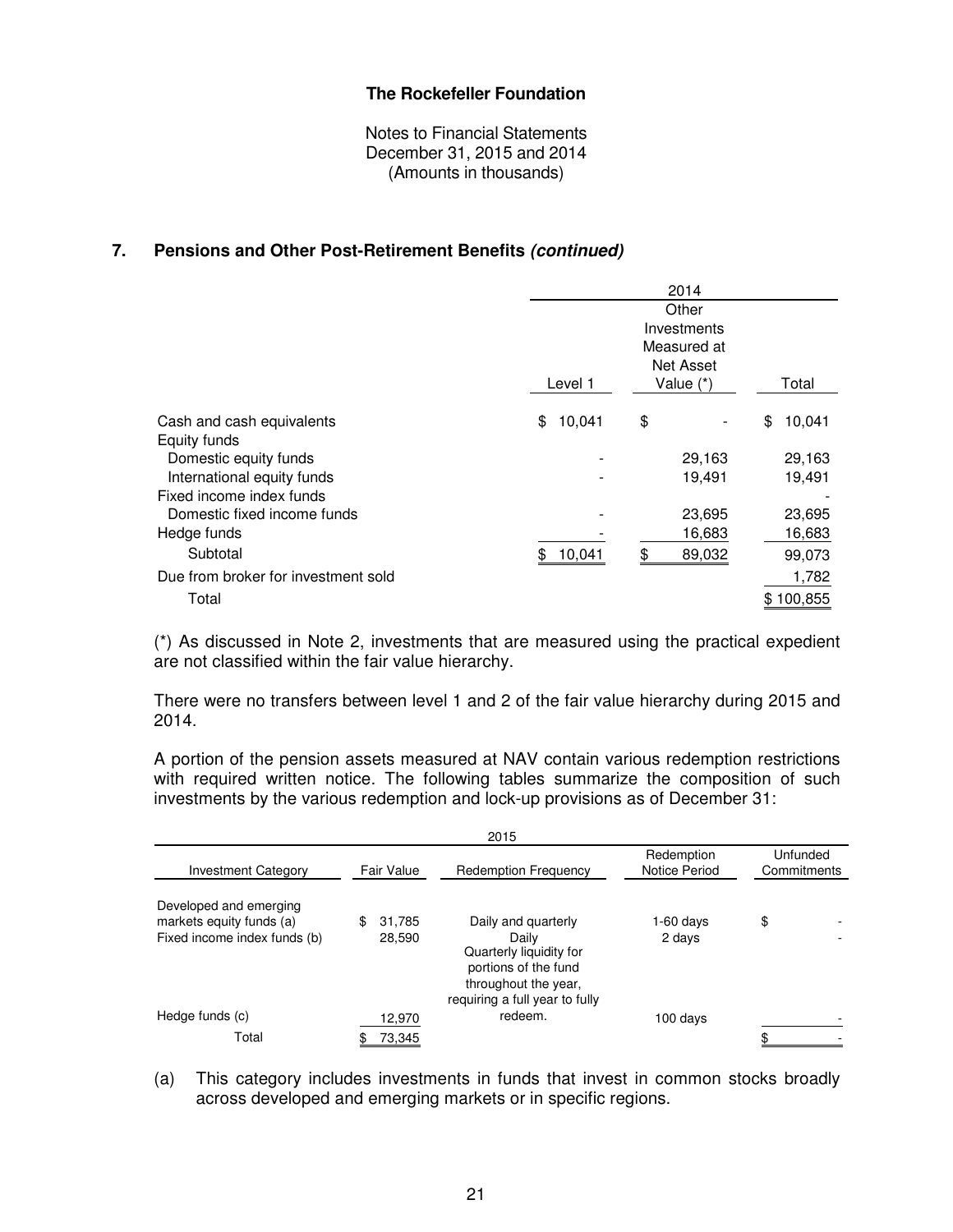Notes to Financial Statements December 31, 2015 and 2014 (Amounts in thousands)

#### **7. Pensions and Other Post-Retirement Benefits (continued)**

- (b) This category includes investments in passively managed trust funds that own U.S. Treasury bonds and TIPS.
- (c) This category consists of an investment in a diversified fund of funds that is invested in sixteen long/short, multi-strategy, credit long/short and relative value hedge funds.

#### **Cash Flows**

Contributions—The Foundation does not anticipate making any contributions to its pension and postretirement medical and life insurance plans in 2016.

Estimated Future Benefit Payments—the following benefit payments, which reflect expected future service, as appropriate, are expected to be paid as follows:

| Year      | Pension<br><b>Benefits</b> | Other<br>Post-retirement<br><b>Benefits</b> |
|-----------|----------------------------|---------------------------------------------|
|           |                            |                                             |
| 2016      | 5,562<br>\$                | \$<br>1,003                                 |
| 2017      | 5,468                      | 1,031                                       |
| 2018      | 5,440                      | 1,079                                       |
| 2019      | 5,395                      | 1,108                                       |
| 2020      | 5,310                      | 1,134                                       |
| 2021-2025 | 25,779                     | 5,818                                       |

#### **8. Grants Payable**

The Foundation has entered into grant commitments with certain organizations. The following summarizes the changes in grants payable as of December 31:

|                      | 2015       | 2014       |
|----------------------|------------|------------|
| Balance, January 1   | \$39,132   | \$73,600   |
| <b>Additions</b>     |            |            |
| Grants approved      | 193,760    | 112,565    |
| <b>Deductions</b>    |            |            |
| Grant payments       | (161, 758) | (145, 525) |
| Grants lapsed        | (2, 192)   | (2, 431)   |
| Grant funds returned | 627        | 923        |
| Balance, December 31 | 69,569     | 39,132     |
|                      |            |            |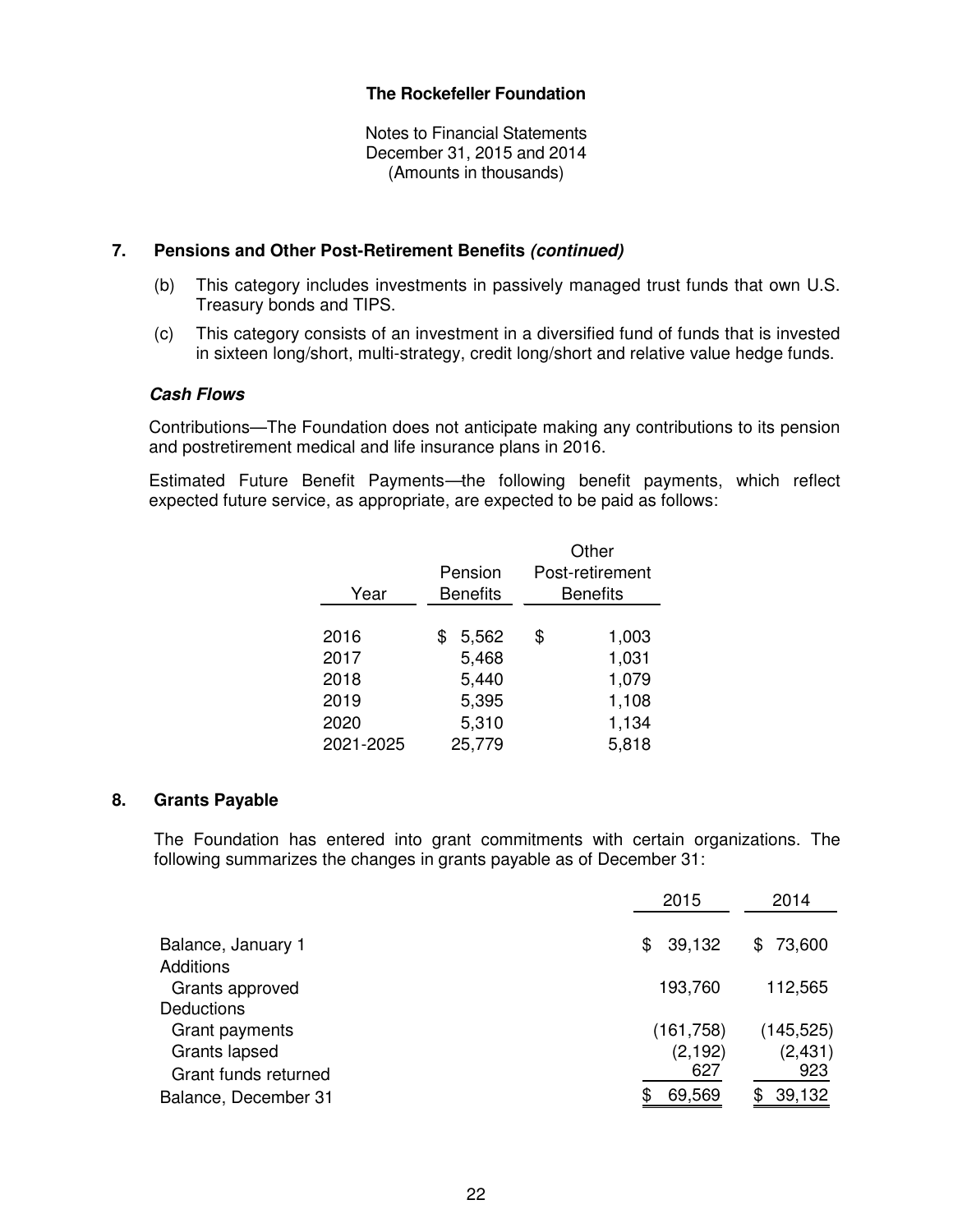Notes to Financial Statements December 31, 2015 and 2014 (Amounts in thousands)

#### **9. Term Loan Payable and Interest Rate Swap Agreement**

During October 2011 the Foundation executed a term loan for \$20.8 million, the proceeds of which were used to redeem the outstanding principal and pay accrued interest on taxexempt term bonds issued by the Foundation. The term loan matures on October 13, 2023 and bears interest at a variable rate equal to the London Interbank Offered Rate ("LIBOR") plus 1.53%. As of December 31, 2015, principal payments due under the term loan are payable as follows:

| Year                | Amount      |
|---------------------|-------------|
| 2016                | \$<br>1,731 |
| 2017                | 1,731       |
| 2018                | 1,731       |
| 2019                | 1,731       |
| 2020                | 1,731       |
| 2021 and thereafter | 4,900       |
| Total               | 13,555      |

The Foundation has entered into an interest rate swap agreement with an initial notional amount of \$20.8 million to mitigate interest rate risk associated with the variable rate on the term loan. Under the terms of the swap agreement, the Foundation pays a fixed rate of 2.005% and receives a floating rate equal to the one month LIBOR rate (0.42750% at December 31, 2015) on the notional amount (\$13.63 million at December 31, 2015).

At December 31, 2015 and 2014, the fair value of the interest rate swap was a liability of \$266 and \$247, respectively. The interest rate swap is classified as Level 2 within the fair value hierarchy.

The carrying value of any outstanding borrowing would approximate fair value since advances bear interest at floating rates.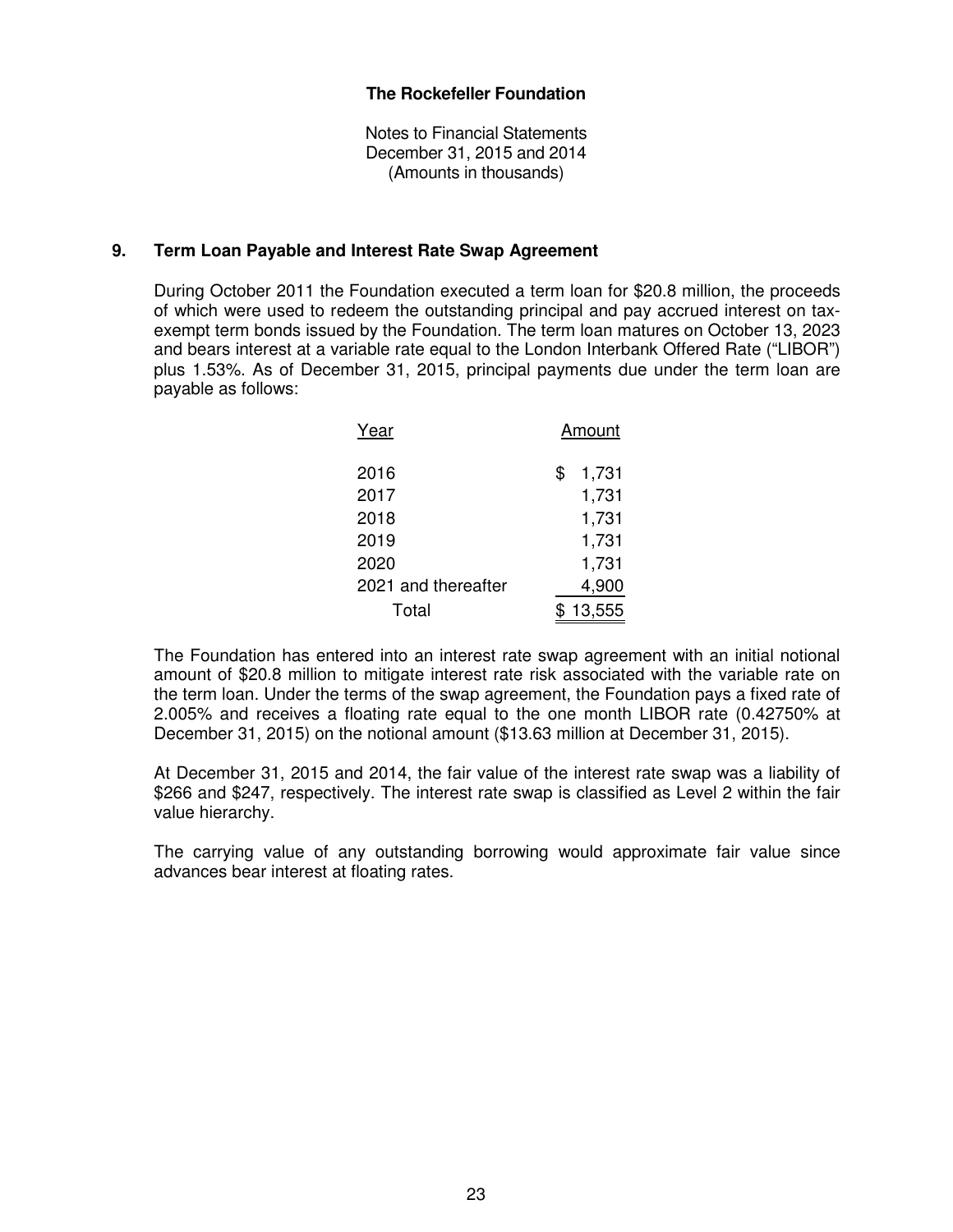Notes to Financial Statements December 31, 2015 and 2014 (Amounts in thousands)

#### **10. Lines of Credit**

The Foundation has two unsecured lines of credit with a bank. One line is for \$100 million and expires on September 3, 2016 (364-day facility). The second line is also for \$100 million and expires on September 9, 2017 (two-year facility). There was \$45 million outstanding under the 364-day facility as of December 31, 2015 and no amounts outstanding as of December 31, 2014. The agreements provide for an unused facility fee of 0.10% on the unused portion of the lines. Interest is charged on borrowed funds as follows:

| Loan in a<br>Principal Amount Of | Interest on the<br>364-day facility                                                                                                                               | Interest on the<br>Two-year facility                                                                                                                              |
|----------------------------------|-------------------------------------------------------------------------------------------------------------------------------------------------------------------|-------------------------------------------------------------------------------------------------------------------------------------------------------------------|
| Less than \$500,000              | Higher of the Prime Rate or<br>the Adjusted One Month<br><b>LIBOR Rate</b>                                                                                        | Higher of the Prime Rate or<br>the Adjusted One Month<br><b>LIBOR Rate</b>                                                                                        |
| Equal to or exceeding \$500,000  | Either the bank's offered<br>money market rate, the<br>LIBOR Rate plus .40%, or<br>the higher of the Prime Rate<br>or the Adjusted One Month<br><b>LIBOR Rate</b> | Either the bank's offered<br>money market rate, the<br>LIBOR Rate plus .65%, or<br>the higher of the Prime Rate<br>or the Adjusted One Month<br><b>LIBOR Rate</b> |

In addition, the Foundation must maintain a ratio of unrestricted liquidity to total indebtedness of no less than 1.00, tested annually.

The carrying value of any outstanding borrowing would approximate fair value since advances bear interest at floating rates.

#### **11. Investment Risks and Uncertainties**

Alternative investments consist of non-traditional, non-readily marketable investments, some of which may be structured as offshore limited partnerships, hedge funds, real asset and private equity funds and common trust funds. The underlying investments of such funds, whether invested in stock or other securities, are generally not currently traded in a public market and may be subject to restrictions on resale. Values determined by investment managers and general partners of underlying securities that are thinly traded or not traded in an active market may be based on historical cost, appraisals, a review of the investees' financial results, financial condition and prospects, together with comparisons to similar companies for which quoted market prices are available or other estimates that require varying degrees of judgment.